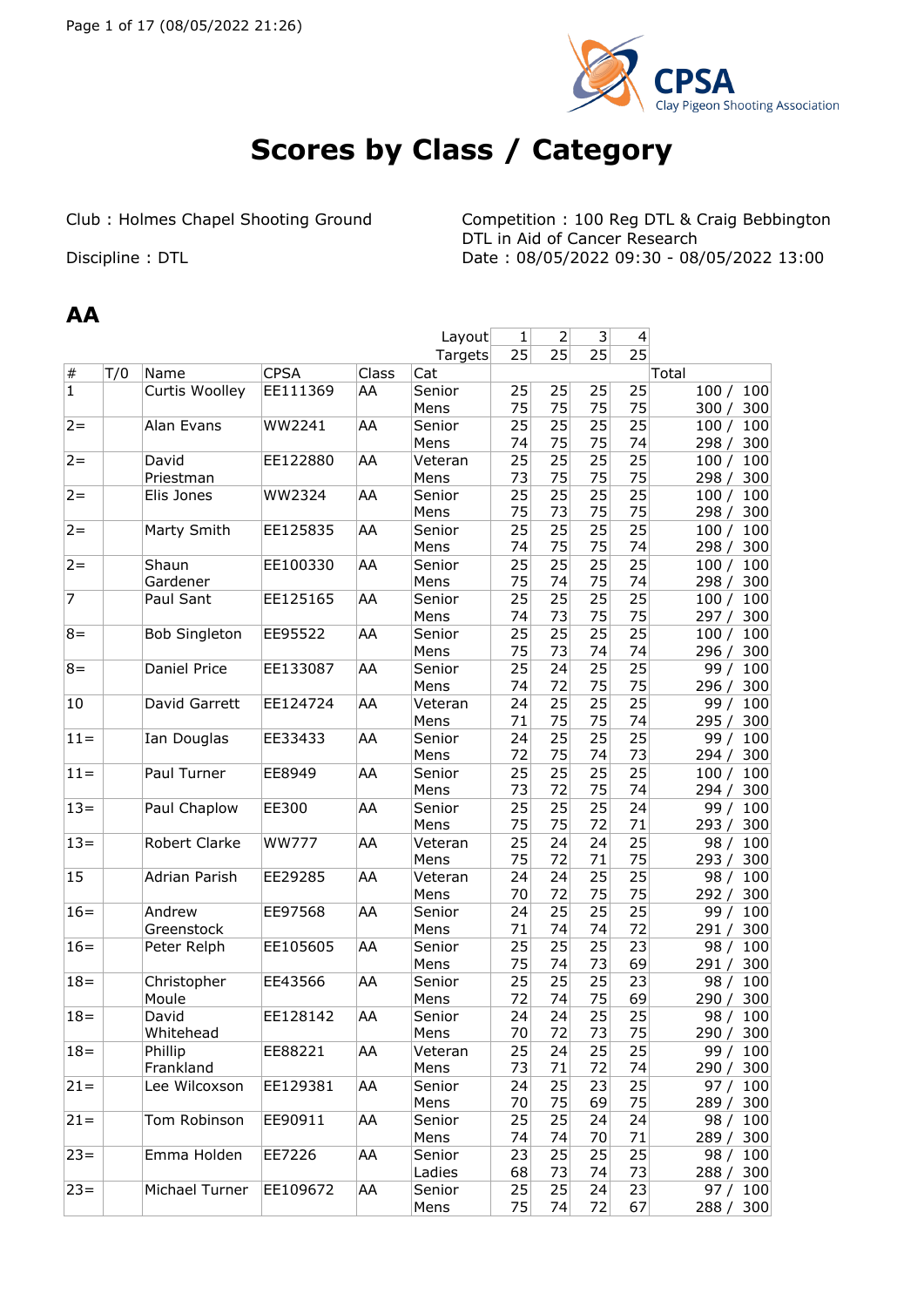

| $23 =$ | Nigel Chapman | EE64228  | AA  | Senior  | 25 | 25 | 24 | 23 | 100<br>97    |
|--------|---------------|----------|-----|---------|----|----|----|----|--------------|
|        |               |          |     | Mens    | 74 | 74 | 71 | 69 | 300<br>288   |
| 26     | Adrian Wragg  | EE105904 | AA. | Veteran | 25 | 25 | 23 | 25 | 100<br>98    |
|        |               |          |     | Mens    | 73 | 72 | 67 | 73 | 285/<br>300  |
| $27 =$ | John Barnett  | EE6247   | AA  | Veteran | 25 | 23 | 24 | 23 | 100<br>95    |
|        |               |          |     | Mens    | 74 | 69 | 72 | 69 | 300<br>284 / |
| $27 =$ | Lewis Holden  | EE129664 | AA. | Senior  | 24 | 24 | 24 | 25 | 100<br>97    |
|        |               |          |     | Mens    | 71 | 68 | 71 | 74 | 300<br>284   |
| $27 =$ | Peter Parker  | EE94407  | AA  | Senior  | 23 | 23 | 24 | 25 | 100<br>95 7  |
|        |               |          |     | Mens    | 68 | 69 | 72 | 75 | 300<br>284/  |
| 30     | Paul Meakin   | EE111393 | AA  | Senior  | 23 | 22 | 25 | 25 | 100<br>95/   |
|        |               |          |     | Mens    | 68 | 66 | 75 | 74 | 300<br>283   |
| $31 =$ | Jason Linnell | EE128135 | AA  | Senior  | 23 | 25 | 24 | 24 | 100<br>96    |
|        |               |          |     | Mens    | 68 | 71 | 71 | 72 | 300<br>282   |
| $31 =$ | Mike Hartley  | EE118693 | AA. | Veteran | 24 | 24 | 23 | 25 | 100<br>96    |
|        |               |          |     | Mens    | 70 | 69 | 69 | 74 | 300<br>282   |
| 33     | Craig         | EE115567 | AA  | Senior  | 22 | 23 | 21 | 22 | 100<br>88.   |
|        | Bebbington    |          |     | Mens    | 63 | 68 | 59 | 63 | 300<br>253/  |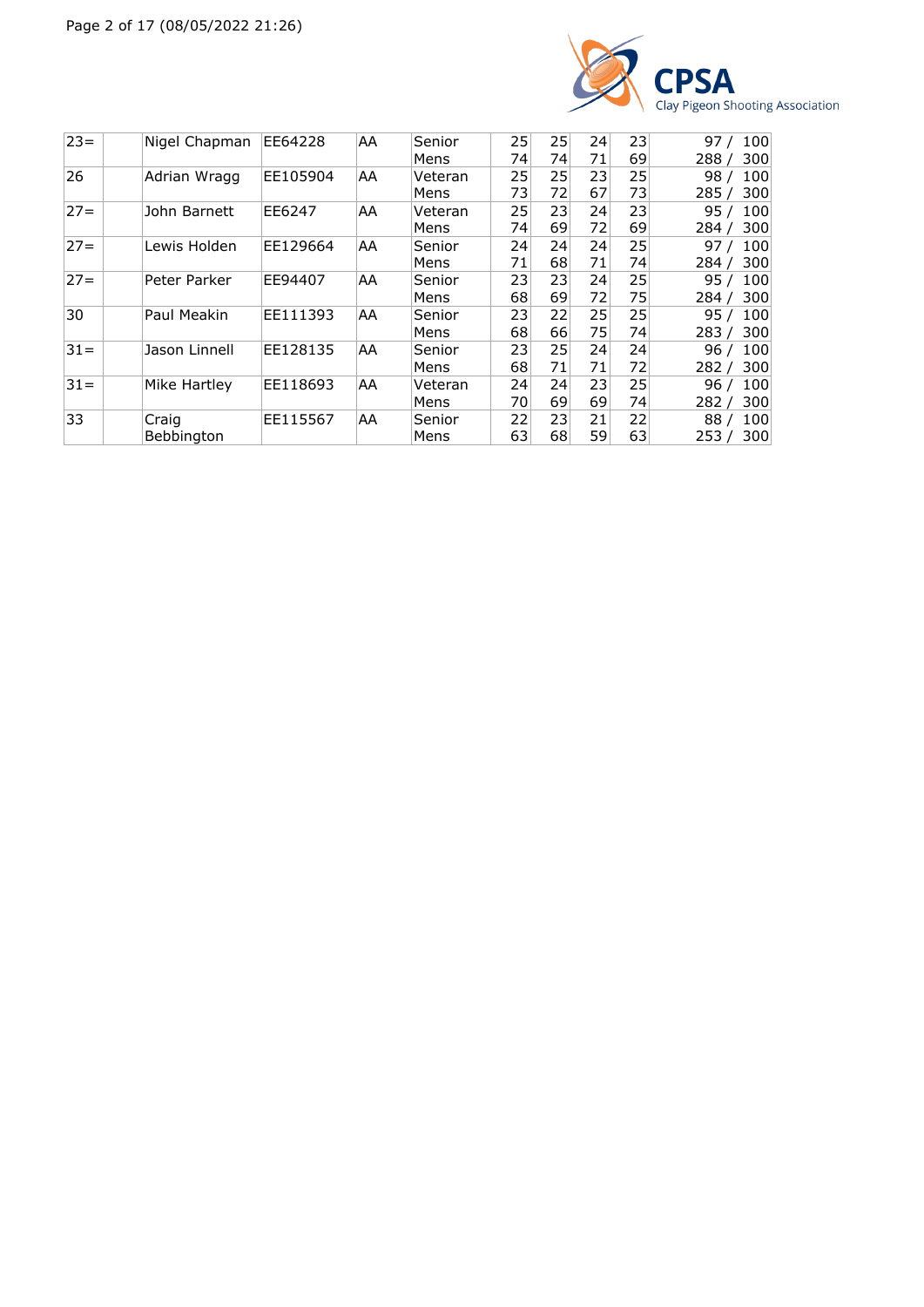

| A              |     |                         |             |       |                |          |                |                 |                          |                           |
|----------------|-----|-------------------------|-------------|-------|----------------|----------|----------------|-----------------|--------------------------|---------------------------|
|                |     |                         |             |       | Layout         | 1        | $\overline{2}$ | 3               | $\overline{\mathcal{L}}$ |                           |
|                |     |                         |             |       | Targets        | 25       | 25             | 25              | 25                       |                           |
| $\#$           | T/0 | Name                    | <b>CPSA</b> | Class | Cat            |          |                |                 |                          | Total                     |
| $\overline{1}$ |     | Keith Bond              | EE6792      | A     | Veteran        | 25       | 25             | 25              | 25                       | 100<br>100/               |
|                |     |                         |             |       | Mens           | 74       | 74             | 75              | 75                       | 298/<br>300               |
| $\overline{2}$ |     | Keith Waters            | EE122306    | A     | Veteran        | 25       | 25             | 25              | 25                       | 100<br>100/               |
|                |     |                         |             |       | Mens           | 74       | 73             | 74              | 75                       | 300<br>296/               |
| 3              |     | Will Palmer             | WW5         | A     | Veteran        | 25       | 25             | 25              | 25                       | 100<br>100/               |
|                |     |                         |             |       | Mens           | 75       | 75             | 71              | 73                       | 300<br>294/               |
| 4              |     | Russell Holden          | EE7228      | A     | Senior         | 24       | 25             | 24              | 25                       | 98/<br>100                |
|                |     |                         |             |       | Mens           | 72       | 75             | 72              | 74                       | 300<br>293/               |
| 5              |     | David Taylor            | EE14934     | A     | Veteran        | 25       | 25             | 25              | 25                       | 100<br>100/               |
|                |     |                         |             |       | Mens           | 75       | 69             | 75              | 72                       | 291 / 300                 |
| $6=$           |     | Caroline                | EE112079    | A     | Veteran        | 24       | 24             | 25              | 24                       | 97/<br>100                |
|                |     | Stanbrook               |             |       | Ladies         | 71       | 72             | 72              | 72                       | 300<br>287/               |
| $6 =$          |     | John                    | EE127613    | A     | Veteran        | 23       | 25             | $\overline{25}$ | 24                       | 100<br>97/                |
|                |     | Titterington            |             |       | Mens           | 68       | 74             | 74              | 71                       | 300<br>287/               |
| $8 =$          |     | Peter Richards          | EE120556    | Α     | Senior         | 24       | 25             | 25              | 24                       | 98/<br>100                |
|                |     |                         |             |       | Mens           | 71       | 74             | 75              | 66                       | 286/<br>300               |
| $8 =$          |     | Steven Dutton           | EE482       | A     | Senior<br>Mens | 25<br>72 | 25<br>74       | 24<br>70        | 24<br>70                 | 98/<br>100<br>300<br>286/ |
| 10             |     | Peter Thomas            | EE65442     | A     | Veteran        | 24       | 25             | 25              | 24                       | 100<br>98/                |
|                |     |                         |             |       | Mens           | 70       | 69             | 74              | 72                       | 285/<br>300               |
| $11 =$         |     | Garry Sayles            | EE119513    | A     | Veteran        | 23       | 23             | 25              | 24                       | 95/<br>100                |
|                |     |                         |             |       | Mens           | 67       | 68             | 75              | 72                       | 300<br>282/               |
| $11 =$         |     | Jack Ruane              | EE129118    | A     | Senior         | 22       | 23             | 24              | 25                       | 94/<br>100                |
|                |     |                         |             |       | Mens           | 66       | 69             | 72              | 75                       | 300<br>282 /              |
| $11 =$         |     | Toby Hurstfield         | EE29411     | A     | Colt Mens      | 24       | 24             | 23              | 25                       | 96/<br>100                |
|                |     |                         |             |       |                | 69       | 71             | 67              | 75                       | 300<br>282/               |
| 14             |     | John Stafford           | EE606       | A     | Senior         | 23       | 25             | 24              | 24                       | 100<br>96/                |
|                |     |                         |             |       | Mens           | 68       | 73             | 70              | 70                       | 300<br>281/               |
| 15             |     | Geoffrey Nutter         | EE88429     | A     | Veteran        | 24       | 23             | 25              | 24                       | 100<br>96/                |
|                |     |                         |             |       | Mens           | 70       | 67             | 73              | 70                       | 300<br>280/               |
| $16=$          |     | <b>Brian</b>            | EE130305    | Α     | Veteran        | 23       | 23             | 25              | 24                       | 100<br>95/                |
|                |     | Whitehead               |             |       | Mens           | 67       | 68             | 73              | 71                       | 300<br>279/               |
| $16=$          |     | Roy McGovern            | EE124989    | A     | Veteran        | 24       | 24             | 24              | 24                       | 100<br>96/                |
|                |     |                         |             |       | Mens           | 69       | 71             | 70              | 69                       | 300<br>279/               |
| $18 =$         |     | Chris Bushell           | EE37684     | A     | Veteran        | 25       | 25             | 24              | 24                       | 98/<br>100                |
|                |     |                         |             |       | Mens           | 71       | 64             | 72              | 71                       | 278 / 300                 |
| $18 =$         |     | Richard Lewis           | WW2233      | A     | Veteran        | 22       | 23             | 24              | 25                       | 94 / 100                  |
|                |     |                         |             |       | Mens           | 65       | 67             | 72              | 74                       | 278/<br>300               |
| $18 =$         |     | Stephen Fiddler EE84815 |             | A     | Veteran        | 25       | 23             | 24              | 22                       | 94 /<br>100               |
|                |     |                         |             |       | Mens           | 75       | 68             | 71              | 64                       | 278 / 300                 |
| 21             |     | Alan Hall               | EE103963    | A     | Veteran        | 23       | 24             | 21              | 25                       | 93/<br>100                |
|                |     |                         |             |       | Mens           | 69       | 72             | 60              | 73                       | 274/<br>300               |
| $22 =$         |     | <b>Barry Goulding</b>   | EE98584     | A     | Veteran        | 22       | 22             | 25              | 23                       | 92/<br>100                |
|                |     |                         |             |       | Mens           | 65       | 66             | 73              | 68                       | 272 /<br>300              |
| $22 =$         |     | <b>Bob Singleton</b>    | EE104392    | A     | Veteran        | 24       | 22             | 23              | 23                       | 92/<br>100                |
|                |     |                         |             |       | Mens           | 71       | 65             | 68              | 68                       | 300<br>272 /              |
| $22 =$         |     | Ian Farnworth           | EE45269     | A     | Senior         | 22       | 25             | 22              | 23                       | 92 / 100                  |
|                |     |                         |             |       | Mens           | 65       | 73             | 65              | 69                       | 272 / 300                 |
| 25             |     | Roger Faulkner          | WW1759      | A     | Veteran        | 24       | 22             | 23              | 24                       | 93/<br>100                |
|                |     |                         |             |       | Mens           | 69       | 64             | 69              | 69                       | 271/<br>300               |
| 26             |     | Bernard                 | EE129755    | A     | Senior         | 22       | 22             | 25              | 24                       | 93/<br>100                |
|                |     | Hutchinson              |             |       | Mens           | 65       | 65             | 71              | 69                       | 300<br>270 /              |
| 27             |     | Rob Olden               | EE86078     | A     | Veteran        | 23       | 23             | 22              | 23                       | 91 /<br>100               |
|                |     |                         |             |       | Mens           | 67       | 68             | 65              | 69                       | 269 / 300                 |
| 28             |     | Dudley Coward           | EE3078      | Α     | Veteran        | 23       | 22             | 23              | 23                       | 91 / 100                  |
|                |     |                         |             |       | Mens           | 65       | 65             | 69              | 67                       | 266 / 300                 |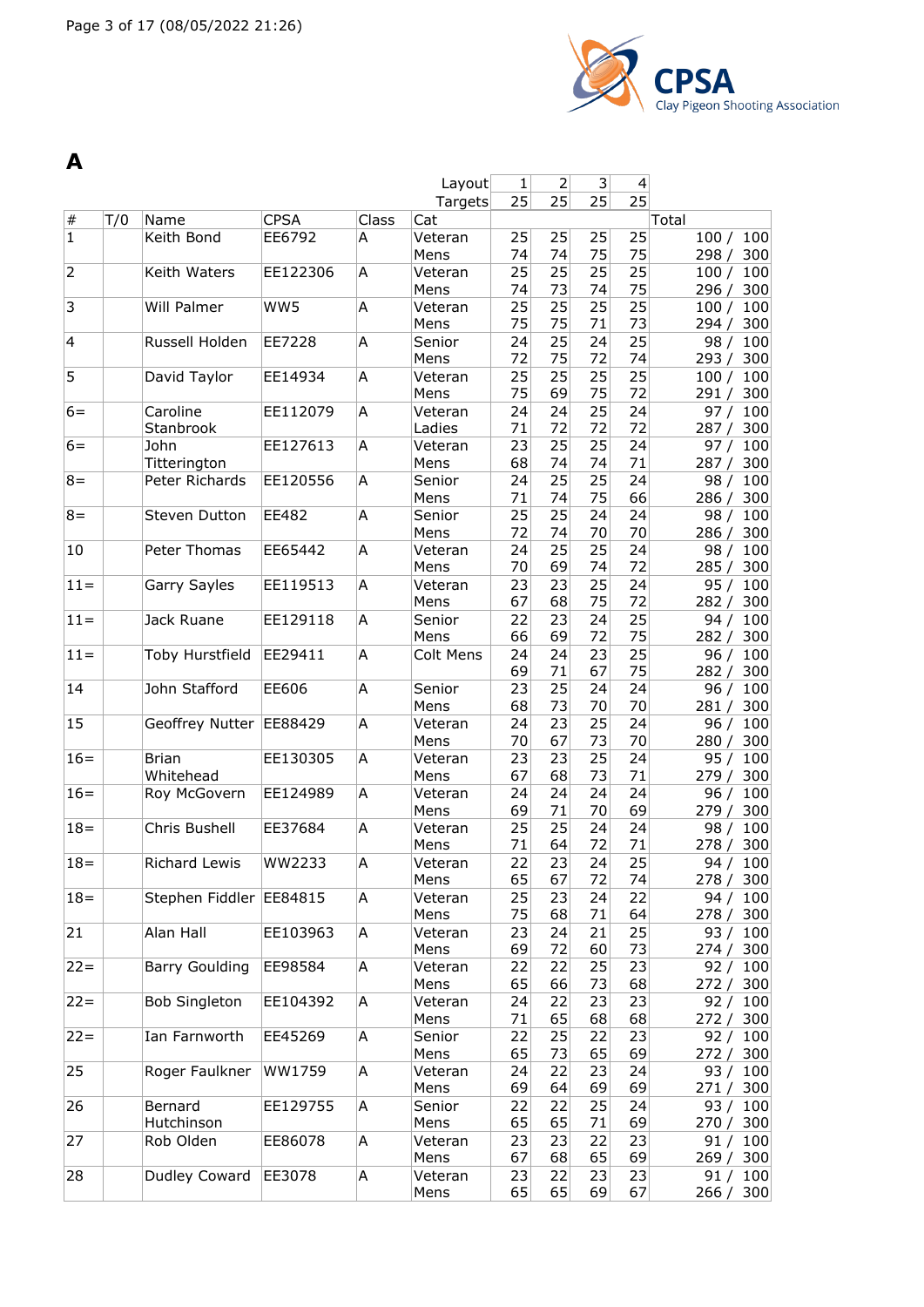

| 29 | Stuart Burgess | EE119150 | Α | Veteran | 24  | 231 |    | 24 | 100<br>93               |
|----|----------------|----------|---|---------|-----|-----|----|----|-------------------------|
|    |                |          |   | 'Mens   | ⊤0⊢ | 64  | 62 | 62 | 300<br>258              |
| 30 | Julie Burton   | EE119151 | А | Senior  |     | フフ  |    |    | 85<br>100               |
|    |                |          |   | Ladies  | 62  | 63  | 62 | 62 | 300 <sup>1</sup><br>249 |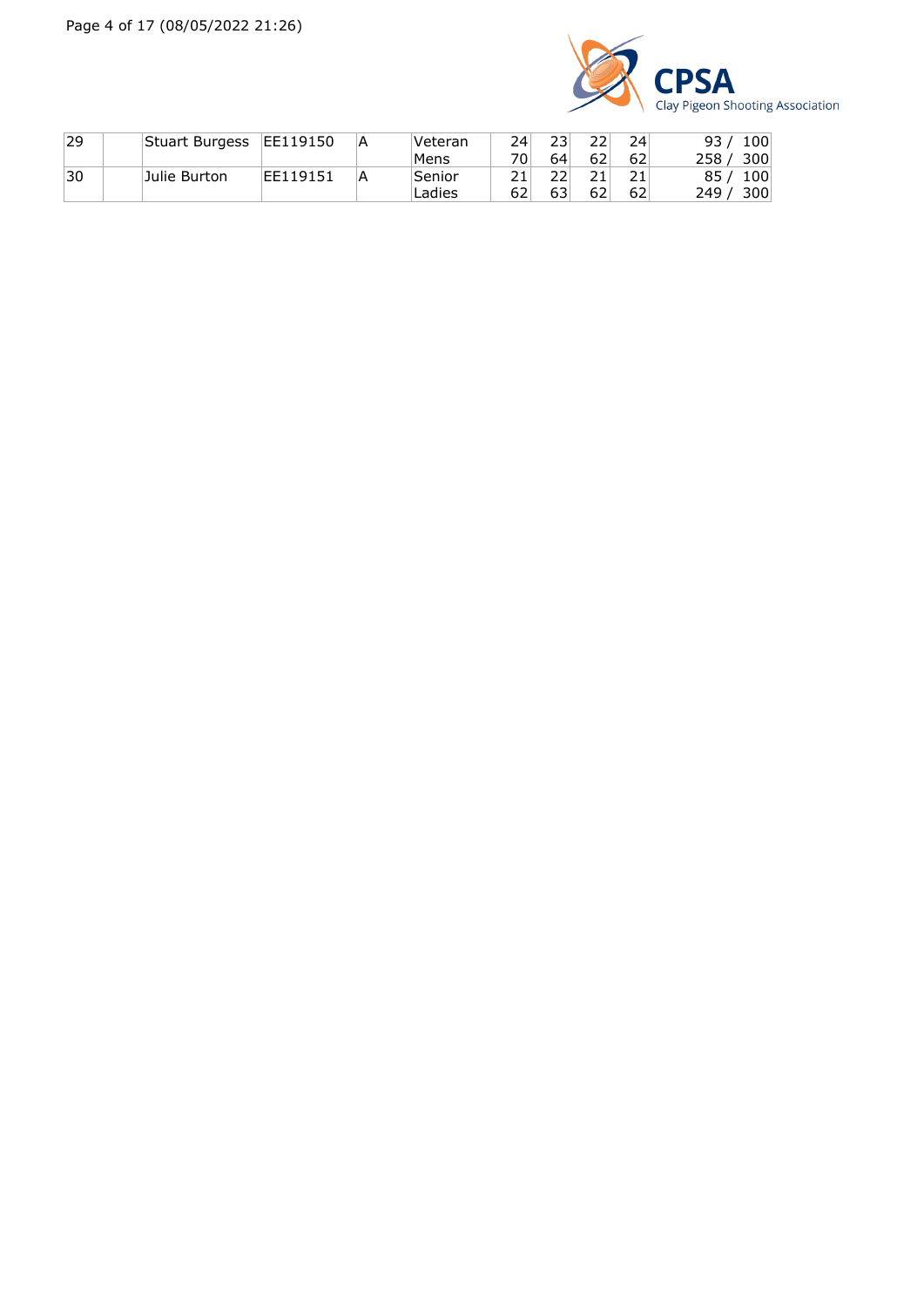

**B**

|                         |     |                         |              |       | Layout          | 1        | $\overline{2}$ | 3        | 4        |                           |
|-------------------------|-----|-------------------------|--------------|-------|-----------------|----------|----------------|----------|----------|---------------------------|
|                         |     |                         |              |       | Targets         | 25       | 25             | 25       | 25       |                           |
| $\#$                    | T/0 | Name                    | <b>CPSA</b>  | Class | Cat             |          |                |          |          | Total                     |
| $\mathbf 1$             |     | Ian Kippax              | EE141345     | B     | Veteran         | 25       | 25             | 25       | 25       | 100<br>100/               |
|                         |     |                         |              |       | Mens            | 75       | 75             | 74       | 74       | 298/<br>300               |
| $\overline{2}$          |     | Alan Ellison            | EE7578       | B     | Veteran         | 24       | 25             | 24       | 25       | 100<br>98/                |
|                         |     |                         |              |       | Mens            | 70       | 75             | 71       | 74       | 300<br>290/               |
| 3                       |     | Russell Thomas          | WW1427       | B     | Veteran         | 25       | 25             | 25       | 24       | 100<br>99/                |
|                         |     |                         |              |       | Mens            | 73       | 70             | 74       | 71       | 300<br>288/               |
| $\overline{\mathbf{4}}$ |     | <b>Alan Davies</b>      | WW1962       | B     | Veteran         | 25       | 23             | 25       | 23       | 100<br>96/                |
|                         |     | David Waring            |              |       | Mens            | 74       | 68<br>22       | 75       | 69<br>25 | 286 /<br>300              |
| $5 =$                   |     |                         | EE124591     | B     | Veteran<br>Mens | 24<br>70 | 65             | 25<br>74 | 72       | 96/<br>100<br>300<br>281/ |
| $5 =$                   |     | Philip Jesson           | EE4524       | B     | Veteran         | 25       | 24             | 22       | 24       | 100<br>95/                |
|                         |     |                         |              |       | Mens            | 74       | 71             | 65       | 71       | 300<br>281/               |
| $\overline{7}$          |     | Adam Myers              | EE110081     | B     | Senior          | 24       | 23             | 24       | 23       | 94/<br>100                |
|                         |     |                         |              |       | Mens            | 69       | 69             | 72       | 68       | 300<br>278/               |
| 8                       |     | Erwin Peumans           | EE109228     | B*    | Senior          | 23       | 23             | 24       | 23       | 93/<br>100                |
|                         |     |                         |              |       | Mens            | 69       | 68             | 71       | 68       | 300<br>276 /              |
| 9                       |     | Robert Jones            | WW2325       | B     | Senior          | 25       | 22             | 24       | 23       | 100<br>94/                |
|                         |     |                         |              |       | Mens            | 72       | 65             | 69       | 69       | 275/<br>300               |
| 10                      |     | Emrys Roberts           | <b>WW280</b> | B     | Veteran         | 22       | 25             | 24       | 23       | 100<br>94/                |
|                         |     |                         |              |       | Mens            | 64       | 72             | 70       | 68       | 300<br>274/               |
| $11 =$                  |     | Jeannette               | EE110724     | B     | Senior          | 22       | 25             | 23       | 24       | 94/<br>100                |
|                         |     | <b>Bushell</b>          |              |       | Ladies          | 64       | 73             | 64       | 72       | 300<br>273 /              |
| $11 =$                  |     | John Tennison           | EE124363     | B     | Veteran         | 24       | 24             | 22       | 23       | 100<br>93/                |
|                         |     |                         |              |       | Mens            | 70       | 70             | 65       | 68       | 300<br>273 /              |
| $11 =$                  |     | Roger Wright            | EE114659     | B     | Veteran         | 25       | 24             | 22       | 24       | 95/<br>100                |
|                         |     |                         |              |       | Mens            | 69       | 69             | 65       | 70       | 300<br>273/               |
| $11 =$                  |     | Shaun Goth              | EE134941     | B     | Senior          | 22       | 23             | 25       | 23       | 93/<br>100                |
|                         |     |                         |              |       | Mens            | 64       | 67             | 73       | 69       | 300<br>273/               |
| $15 =$                  |     | Mr A Gardener           | EE7442       | B     | Veteran         | 22       | 24             | 23       | 23       | 92/<br>100                |
|                         |     |                         |              |       | Mens            | 66       | 72             | 68       | 66       | 272/<br>300               |
| $15 =$                  |     | Paul Kelly              | EE135395     | B     | Veteran         | 23       | 25             | 24       | 21       | 100<br>93/                |
|                         |     |                         |              |       | Mens            | 68       | 72             | 72       | 60       | 300<br>272/               |
| $17 =$                  |     | Angus                   | SS1746       | B     | Veteran         | 23       | 22             | 24       | 23       | 100<br>92/                |
|                         |     | MacDonald               |              |       | Mens            | 68       | 63             | 72       | 68       | 300<br>271/               |
| $17 =$                  |     | Ellie Whitehead         | EE140816     | B     | Junior          | 25       | 24             | 21       | 22       | 92/<br>100                |
|                         |     |                         |              |       | Ladies          | 74       | 71             | 61       | 65       | 300<br>271 /              |
| 19                      |     | James Eastbury EE146219 |              | B*    | Senior          | 23       | 23             | 23       | 23       | 92/<br>100                |
|                         |     |                         |              |       | Mens            | 66       | 67             | 66       | 69       | 268 / 300                 |
| $20 =$                  |     | Mr TN Forster           | EE61072      | B     | Veteran         | 25       | 24             | 23       | 22       | 94/<br>100                |
|                         |     |                         |              |       | Mens            | 69       | 68             | 67       | 63       | 300<br>267/               |
| $20 =$                  |     | John Kingston           | EE106003     | B     | Veteran         | 21       | 23             | 23       | 23       | 90/<br>100                |
|                         |     |                         |              |       | Mens            | 62       | 69             | 68       | 68       | 267 / 300                 |
| 22                      |     | Paul Harrison           | EE106360     | B     | Senior          | 22       | 22             | 22       | 24       | 90/<br>100                |
|                         |     |                         |              |       | Mens            | 66       | 66             | 66       | 68       | 266/<br>300               |
| 23                      |     | David                   | EE112080     | В     | Senior          | 21       | 23             | 23       | 24       | 91 / 100                  |
|                         |     | Stanbrook               |              |       | Mens            | 60       | 66             | 67       | 70       | 263 / 300                 |
| 24                      |     | Jane                    | EE105606     | В     | Senior          | 23       | 25             | 20       | 21       | 89/<br>100                |
|                         |     | Hitchmough              |              |       | Ladies          | 67       | 72             | 59       | 61       | 259 /<br>300              |
| $25 =$                  |     | S Vella                 | EE66462      | B     | Veteran         | 21       | 23             | 22       | 22       | 88/<br>100                |
|                         |     |                         |              |       | Mens            | 61       | 67             | 64       | 66       | 300<br>258/               |
| $25 =$                  |     | Sarah Milroy            | EE132049     | В     | Senior          | 22       | 23             | 23       | 23       | 91/<br>100                |
|                         |     |                         |              |       | Ladies          | 59       | 64             | 67       | 68       | 258 / 300                 |
| 27                      |     | Stephen Clark           | EE139807     | В     | Veteran         | 22       | 23             | 21       | 23       | 89 / 100                  |
|                         |     |                         |              |       | Mens            | 65       | 64             | 61       | 67       | 257 / 300                 |
| 28                      |     | David Smith             | EE136795     | B     | Senior          | 21       | 22             | 23       | 21       | 87 / 100                  |
|                         |     |                         |              |       | Mens            | 58       | 65             | 67       | 60       | 250 / 300                 |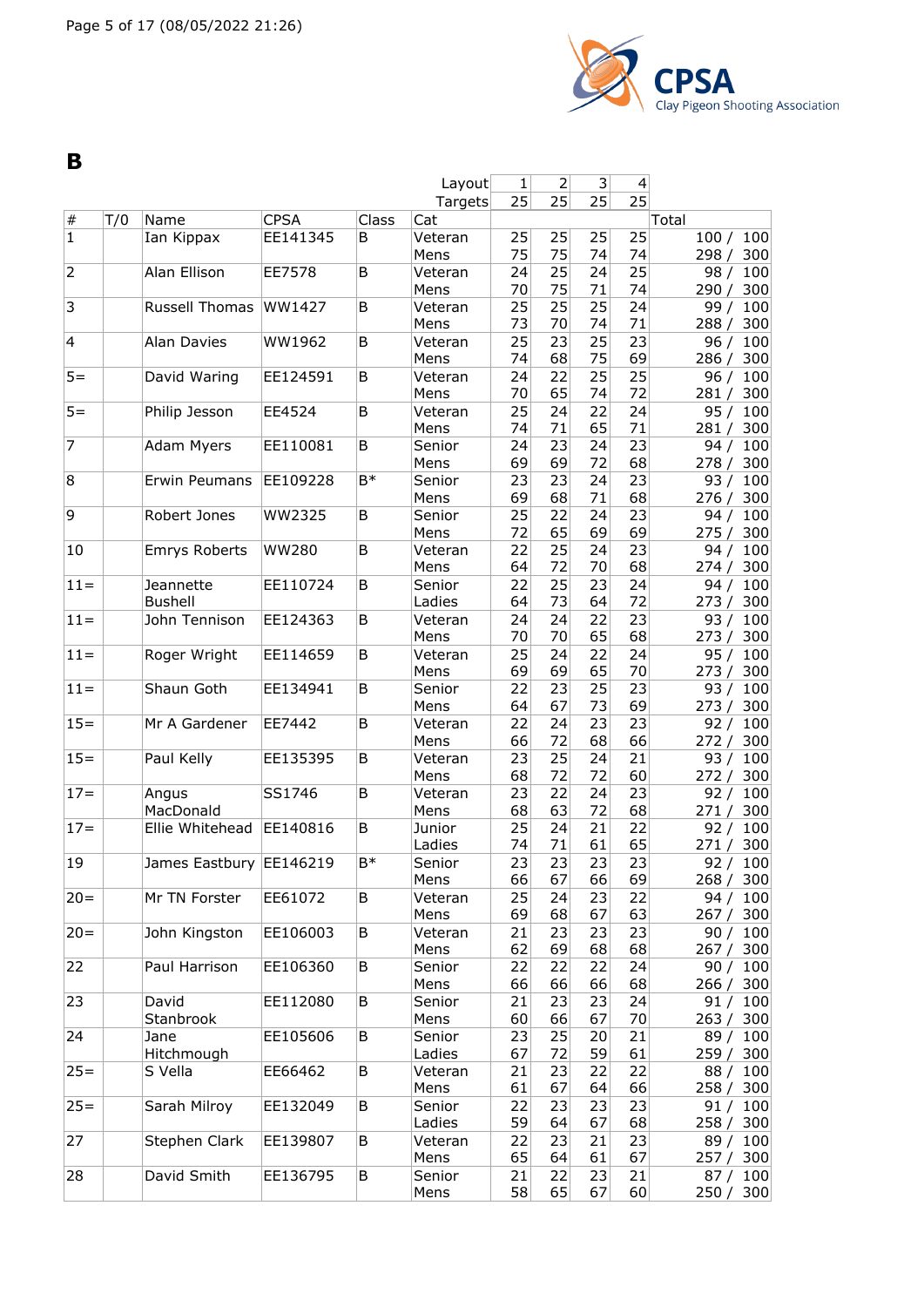

**C**

|                 |     |                   |             |                         | Layout            | $1\vert$        | $\overline{2}$  | $\overline{3}$  | $\overline{4}$  |                   |
|-----------------|-----|-------------------|-------------|-------------------------|-------------------|-----------------|-----------------|-----------------|-----------------|-------------------|
|                 |     |                   |             |                         | Targets           | 25              | 25              | $\overline{25}$ | $\overline{25}$ |                   |
| $\#$            | T/0 | Name              | <b>CPSA</b> | <b>Class</b>            | Cat               |                 |                 |                 |                 | Total             |
| $\overline{1}$  |     | Stephen           | EE140869    | C                       | Veteran           | 24              | 23              | 25              | 23              | 95 / 100          |
|                 |     | Scudder           |             |                         | Mens              | 70              | 69              | 72              | 68              | 279/<br>300       |
| $2 =$           |     | Ashley Sage       | EE138139    | С                       | Senior            | 22              | 23              | 24              | 25              | 94/<br>100        |
|                 |     |                   |             |                         | Mens              | 66              | 66              | 70              | 74              | 276/<br>300       |
| $2 =$           |     | Steven Smith      | EE145336    | C                       | Senior            | 22              | 24              | 24              | 24              | 100<br>94/        |
|                 |     |                   |             |                         | Mens              | 64              | 71              | 70              | 71              | 276/<br>300       |
| $\overline{4}$  |     | John Sinclair     | SS1647      | $\overline{C}$          | Veteran           | 24              | 23              | 23              | 23              | 93/<br>100        |
|                 |     |                   |             |                         | Mens              | 70              | 67              | 69              | 67              | 273/<br>300       |
| $\overline{5}$  |     | Alan Williams     | EE42034     | C                       | Veteran           | 25              | 23              | 23              | 23              | 94 / 100          |
|                 |     |                   |             |                         | Mens              | 74              | 66              | 65              | 67              | 272/<br>300       |
| 6               |     | Caroline          | EE130306    | $\overline{\mathsf{C}}$ | Veteran           | $\overline{25}$ | 24              | 21              | $\overline{22}$ | 92/<br>100        |
| $\overline{7}$  |     | Whitehead         |             |                         | Ladies            | 74              | 72              | 61              | 64              | 271 / 300         |
|                 |     | Joshua Smith      | EE144759    | $\overline{C}$          | Junior            | 23              | $\overline{21}$ | 22              | 24              | 100<br>90/        |
| 8               |     |                   |             |                         | Mens              | 69              | 62              | 66              | 72              | 269/<br>300       |
|                 |     | Kenneth<br>Hudson | EE139223    | C                       | Senior<br>Mens    | 24<br>71        | 23<br>66        | 24<br>65        | 23<br>65        | 94 / 100<br>267/  |
| 9               |     | Emma Percival     | EE133374    | C                       | Senior            |                 |                 | 23              | 23              | 300<br>91/<br>100 |
|                 |     |                   |             |                         | Ladies            | 21<br>61        | 24<br>69        | 67              | 66              | 263 / 300         |
| 10              |     | Diana Barnett     | WW2621      | C                       |                   | 24              | 22              | 22              | 22              | 100<br>90/        |
|                 |     |                   |             |                         | Veteran<br>Ladies | 70              | 64              | 63              | 64              | 261/<br>300       |
| 11              |     | Ian Turtle        | EE121681    | C                       | Senior            | 21              | 24              | 22              | 21              | 88/<br>100        |
|                 |     |                   |             |                         | Mens              | 62              | 70              | 65              | 61              | 258/<br>300       |
| 12              |     | John Owen         | EE136022    | C                       | Veteran           | 23              | 21              | 25              | 23              | 92/<br>100        |
|                 |     |                   |             |                         | Mens              | 65              | 57              | 68              | 65              | 255/<br>300       |
| $13 =$          |     | Jessica Thomas    | EE144663    | $\overline{\mathsf{C}}$ | Colt Mens         | 23              | $\overline{22}$ | 24              | 19              | 88/<br>100        |
|                 |     |                   |             |                         |                   | 63              | 65              | 71              | 53              | 300<br>252/       |
| $13 =$          |     | Keith Jones       | EE133261    | C                       | Veteran           | 24              | $\overline{23}$ | 18              | $\overline{22}$ | 87/<br>100        |
|                 |     |                   |             |                         | Mens              | 70              | 66              | 53              | 63              | 252/<br>300       |
| 15              |     | Geoffrey Dean     | EE145226    | C                       | Veteran           | 21              | 22              | 24              | 19              | 86 / 100          |
|                 |     |                   |             |                         | Mens              | 61              | 63              | 71              | 56              | 251/<br>300       |
| 16              |     | William           | EE111573    | C                       | Veteran           | 21              | 21              | 21              | 22              | 85/<br>100        |
|                 |     | Jenkinson         |             |                         | Mens              | 59              | 62              | 62              | 64              | 247 / 300         |
| $17=$           |     | Amanda Staffer    | WW2857      | C                       | Senior            | 20              | 16              | 25              | 23              | 100<br>84/        |
|                 |     |                   |             |                         | Ladies            | 60              | 47              | 71              | 68              | 246/<br>300       |
| $17=$           |     | Chris Holden      | EE135113    | C                       | Veteran           | 22              | 21              | 24              | 20              | 87/<br>100        |
|                 |     |                   |             |                         | Mens              | 63              | 60              | 65              | 58              | 246/<br>300       |
| 19              |     | Robin Dennis      | EE141184    | C                       | Veteran           | 20              | 23              | 16              | 18              | 100<br>77/        |
|                 |     |                   |             |                         | Mens              | 59              | 66              | 45              | 54              | 224 / 300         |
| $\overline{20}$ |     | Kellie Anderson   | EE143363    | C                       | Senior            | 20              | 16              | 20              | $\overline{21}$ | 77/<br>100        |
|                 |     |                   |             |                         | Ladies            | 60              | 45              | 58              | 60              | 223/<br>300       |
| 21              |     | Neil Passey       | EE143173    | $\overline{C}$          | Veteran           | 19              | 17              | 18              | 17              | 71/<br>100        |
|                 |     |                   |             |                         | Mens              | 55              | 51              | 52              | 46              | 204/<br>300       |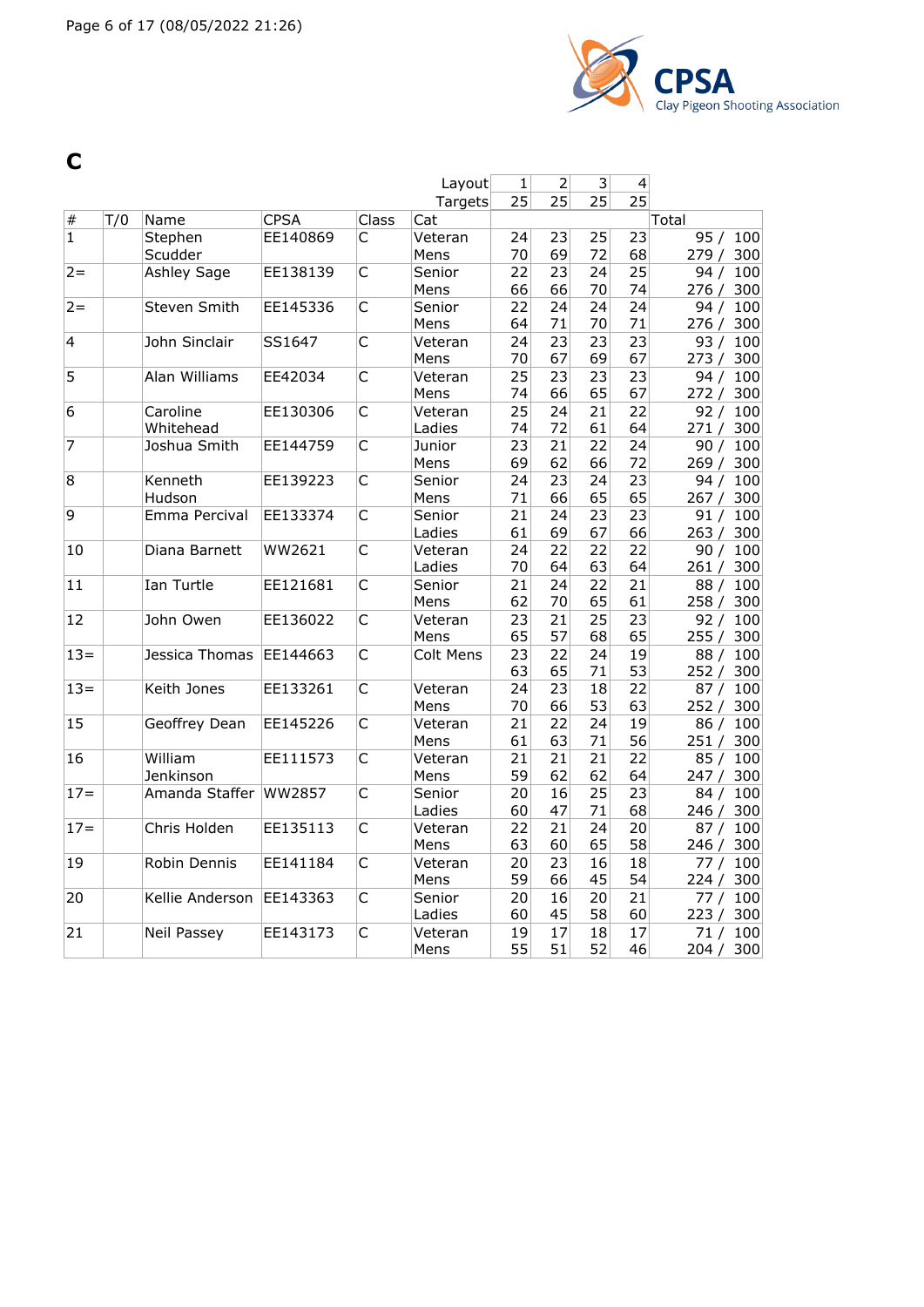

## **Colt**

|   |     |                           |             |       | Layout    |    |    | っ               |    |             |
|---|-----|---------------------------|-------------|-------|-----------|----|----|-----------------|----|-------------|
|   |     |                           |             |       | Targets   | 25 | 25 | 25 <sub>1</sub> | 25 |             |
| # | Т/0 | 'Name                     | <b>CPSA</b> | Class | Cat       |    |    |                 |    | Total       |
|   |     | Toby Hurstfield           | EE29411     | A     | Colt Mens | 24 | 24 | 23              | 25 | 100<br>96/  |
|   |     |                           |             |       |           | 69 |    | 67              | 75 | 282/<br>300 |
| 2 |     | Jessica Thomas   EE144663 |             |       | Colt Mens | 23 | 22 | 24              | 19 | 100<br>88   |
|   |     |                           |             |       |           | 63 | 65 |                 | 53 | 300<br>252  |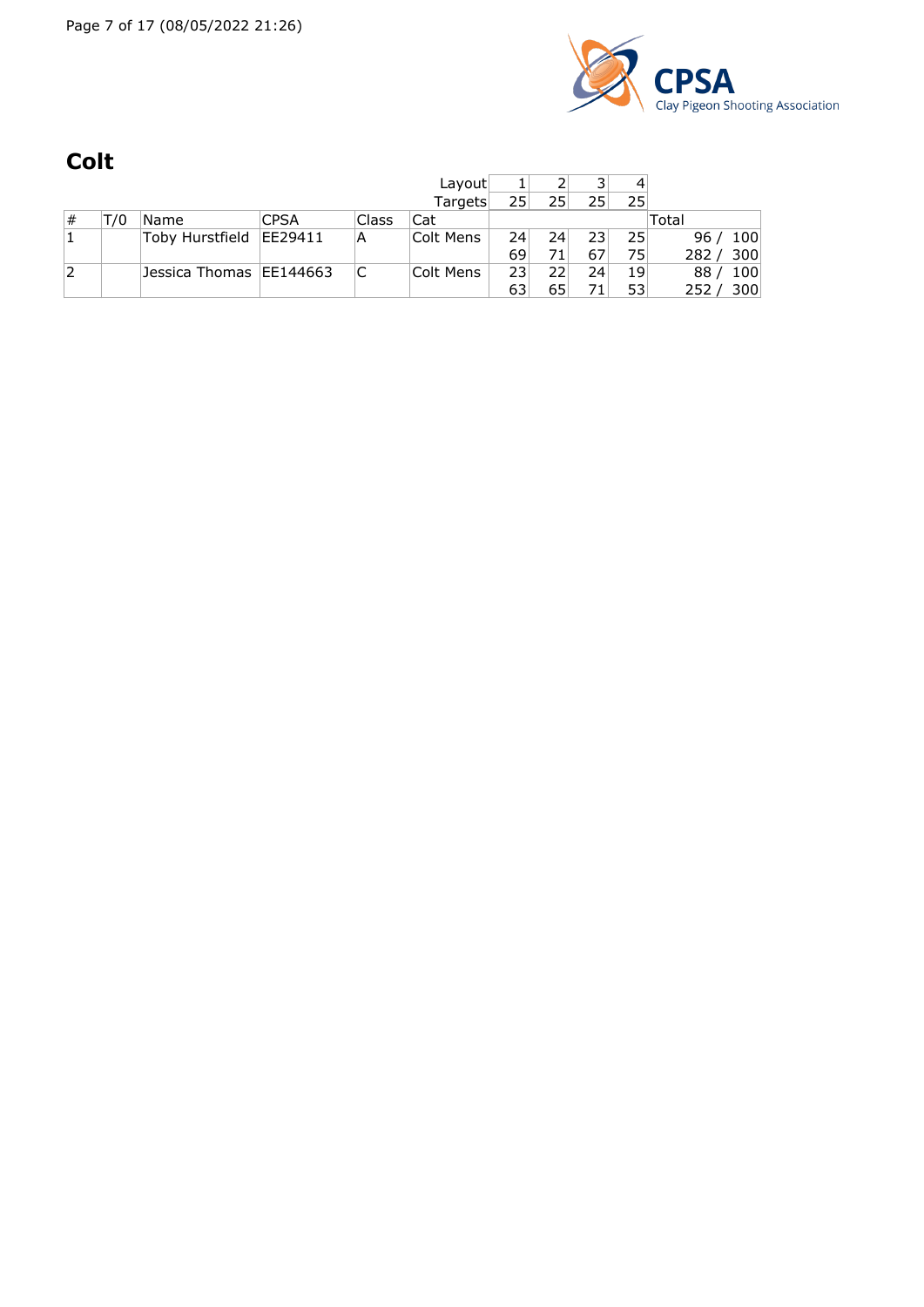Page 8 of 17 (08/05/2022 21:26)



### **Junior**

|   |     |                          |             |       | Layout  |    |    |    | 4  |             |
|---|-----|--------------------------|-------------|-------|---------|----|----|----|----|-------------|
|   |     |                          |             |       | Targets | 25 | 25 | 25 | 25 |             |
| # | Г/0 | Name                     | <b>CPSA</b> | Class | Cat     |    |    |    |    | Total       |
|   |     | Ellie Whitehead EE140816 |             | B     | Junior  | 25 | 24 | 21 | 22 | 100<br>92   |
|   |     |                          |             |       | Ladies  | 74 |    | 61 | 65 | 300<br>271/ |
| 2 |     | Joshua Smith             | EE144759    |       | Junior  | 23 |    |    | 24 | 100<br>90   |
|   |     |                          |             |       | Mens    | 69 |    | 66 | 72 | 300<br>269  |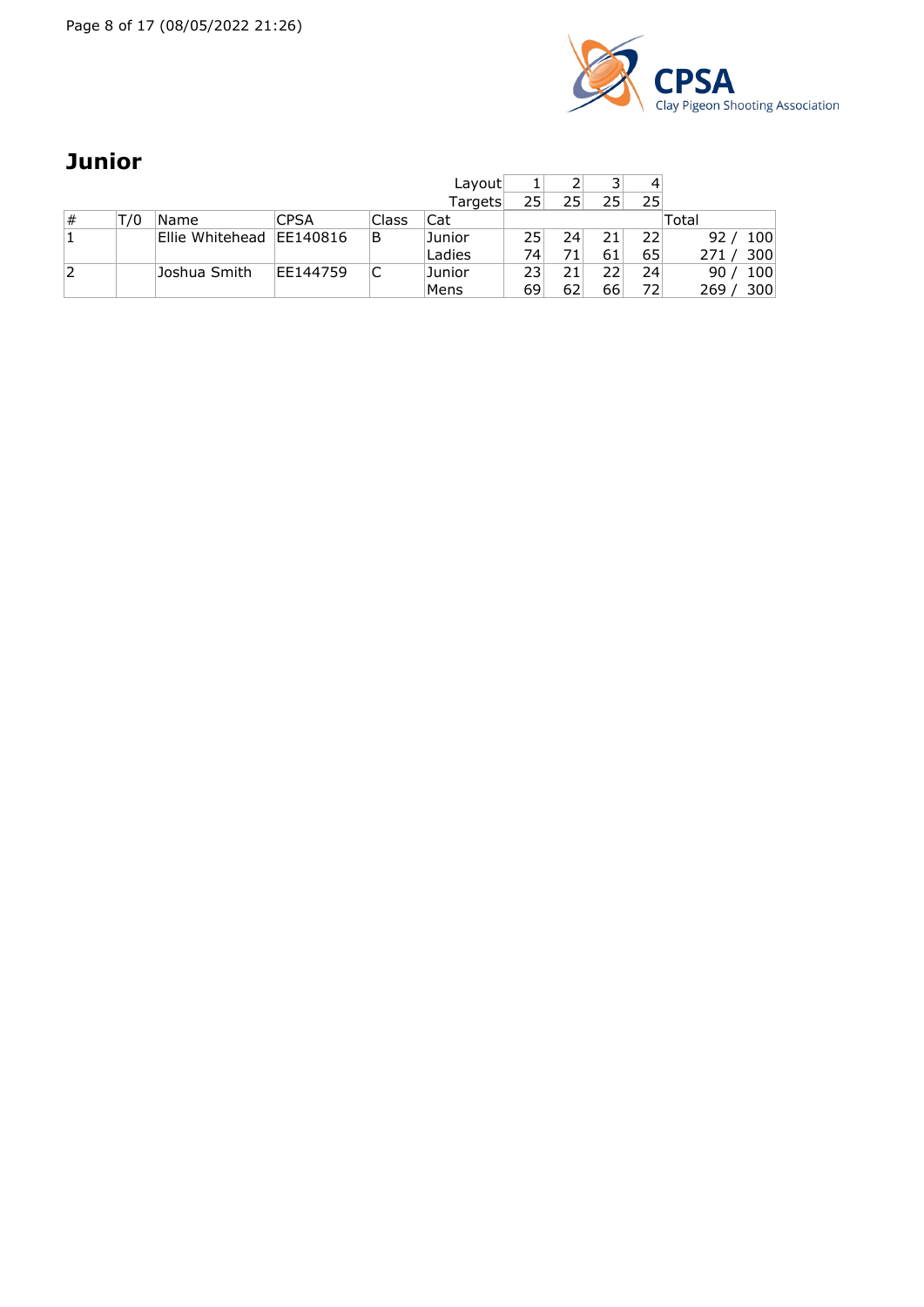

### **Ladies**

|                |     |                             |             |       | Layout            | 1        | 2        | 3               | 4        |                             |
|----------------|-----|-----------------------------|-------------|-------|-------------------|----------|----------|-----------------|----------|-----------------------------|
|                |     |                             |             |       | Targets           | 25       | 25       | 25 <sup>2</sup> | 25       |                             |
| $\#$           | T/0 | Name                        | <b>CPSA</b> | Class | Cat               |          |          |                 |          | Total                       |
| $\mathbf 1$    |     | Emma Holden                 | EE7226      | AA    | Senior<br>Ladies  | 23<br>68 | 25<br>73 | 25<br>74        | 25<br>73 | 98 /<br>100<br>300<br>288 / |
| $\overline{2}$ |     | Caroline<br>Stanbrook       | EE112079    | A     | Veteran<br>Ladies | 24<br>71 | 24<br>72 | 25<br>72        | 24<br>72 | 97/<br>100<br>300<br>287/   |
| 3              |     | Jeannette<br><b>Bushell</b> | EE110724    | B     | Senior<br>Ladies  | 22<br>64 | 25<br>73 | 23<br>64        | 24<br>72 | 100<br>94/<br>300<br>273/   |
| $4 =$          |     | Caroline<br>Whitehead       | EE130306    | C     | Veteran<br>Ladies | 25<br>74 | 24<br>72 | 21<br>61        | 22<br>64 | 92/<br>100<br>300<br>271/   |
| $4=$           |     | Ellie Whitehead             | EE140816    | B     | Junior<br>Ladies  | 25<br>74 | 24<br>71 | 21<br>61        | 22<br>65 | 100<br>92/<br>300<br>271/   |
| 6              |     | Emma Percival               | EE133374    | C     | Senior<br>Ladies  | 21<br>61 | 24<br>69 | 23<br>67        | 23<br>66 | 100<br>91/<br>263/<br>300   |
| 7              |     | Diana Barnett               | WW2621      | C     | Veteran<br>Ladies | 24<br>70 | 22<br>64 | 22<br>63        | 22<br>64 | 100<br>90/<br>300<br>261/   |
| 8              |     | Jane<br>Hitchmough          | EE105606    | B     | Senior<br>Ladies  | 23<br>67 | 25<br>72 | 20<br>59        | 21<br>61 | 100<br>89 /<br>259/<br>300  |
| 9              |     | Sarah Milroy                | EE132049    | B     | Senior<br>Ladies  | 22<br>59 | 23<br>64 | 23<br>67        | 23<br>68 | 100<br>91/<br>258 / 300     |
| 10             |     | Julie Burton                | EE119151    | A     | Senior<br>Ladies  | 21<br>62 | 22<br>63 | 21<br>62        | 21<br>62 | 85/<br>100<br>300<br>249/   |
| 11             |     | Amanda Staffer              | WW2857      | C     | Senior<br>Ladies  | 20<br>60 | 16<br>47 | 25<br>71        | 23<br>68 | 100<br>84/<br>246/<br>300   |
| 12             |     | Kellie Anderson             | EE143363    | C     | Senior<br>Ladies  | 20<br>60 | 16<br>45 | 20<br>58        | 21<br>60 | 100<br>77 /<br>223 / 300    |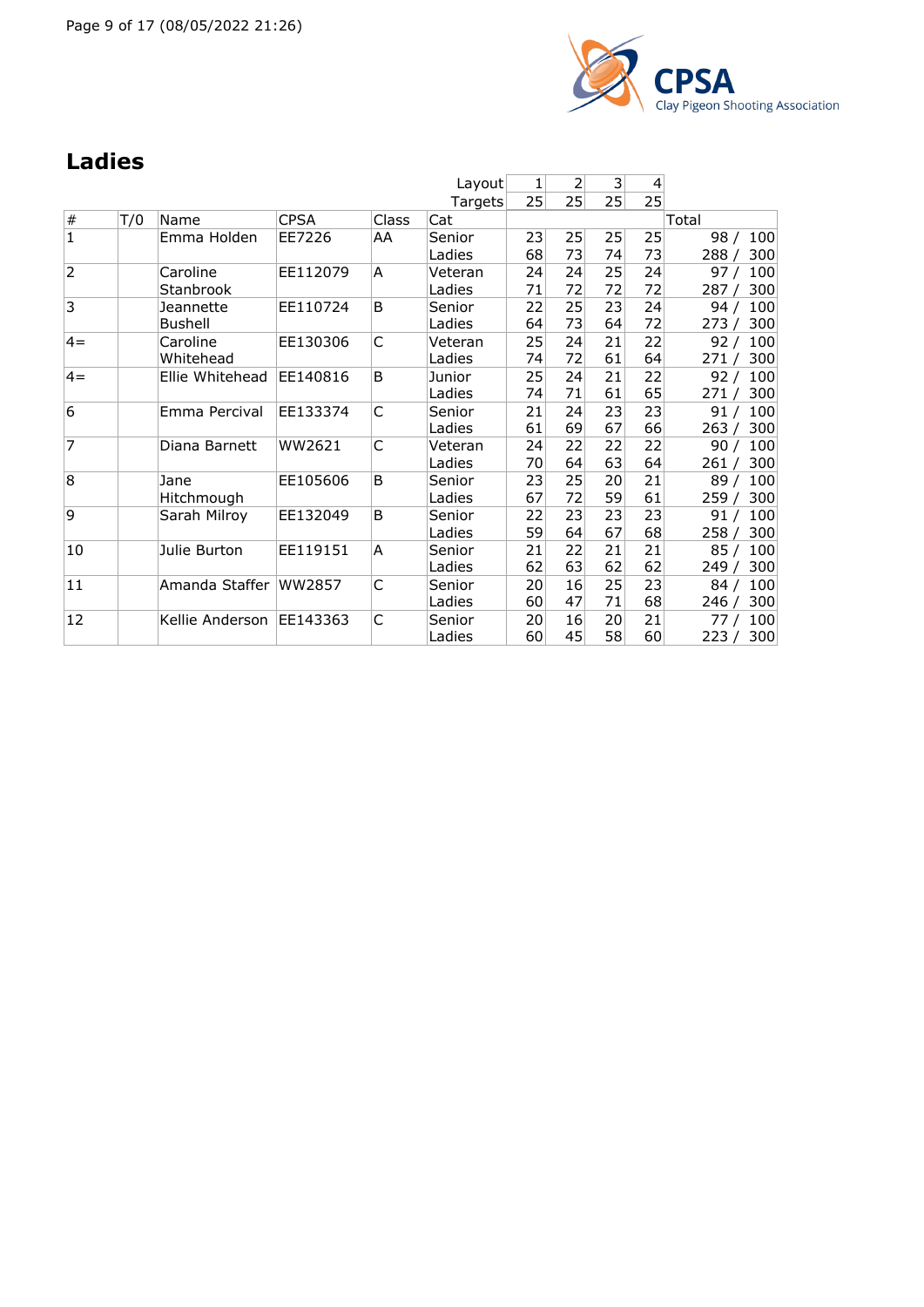

#### **Mens**

|                |     |                      |              |       | Layout  | 1  | 2  | $\vert 3 \vert$ | 4               |              |
|----------------|-----|----------------------|--------------|-------|---------|----|----|-----------------|-----------------|--------------|
|                |     |                      |              |       | Targets | 25 | 25 | 25              | 25              |              |
| $\#$           | T/0 | Name                 | <b>CPSA</b>  | Class | Cat     |    |    |                 |                 | Total        |
| $\overline{1}$ |     | Curtis Woolley       | EE111369     | AA    | Senior  | 25 | 25 | 25              | 25              | 100<br>100/  |
|                |     |                      |              |       | Mens    | 75 | 75 | 75              | 75              | 300<br>300/  |
| $2 =$          |     | Alan Evans           | WW2241       | AA    | Senior  | 25 | 25 | 25              | 25              | 100/<br>100  |
|                |     |                      |              |       | Mens    | 74 | 75 | 75              | 74              | 298 /<br>300 |
| $2 =$          |     | David                | EE122880     | AA    | Veteran | 25 | 25 | 25              | 25              | 100<br>100/  |
|                |     | Priestman            |              |       | Mens    | 73 | 75 | 75              | 75              | 300<br>298/  |
| $2 =$          |     |                      |              |       |         |    | 25 | 25              |                 |              |
|                |     | Elis Jones           | WW2324       | AA    | Senior  | 25 |    |                 | 25              | 100/<br>100  |
|                |     |                      |              |       | Mens    | 75 | 73 | 75              | 75              | 300<br>298/  |
| $2 =$          |     | Ian Kippax           | EE141345     | В     | Veteran | 25 | 25 | 25              | $\overline{25}$ | 100<br>100/  |
|                |     |                      |              |       | Mens    | 75 | 75 | 74              | 74              | 300<br>298 / |
| $2 =$          |     | Keith Bond           | EE6792       | Α     | Veteran | 25 | 25 | 25              | 25              | 100<br>100/  |
|                |     |                      |              |       | Mens    | 74 | 74 | 75              | 75              | 298 /<br>300 |
| $2 =$          |     | Marty Smith          | EE125835     | AA    | Senior  | 25 | 25 | 25              | $\overline{25}$ | 100<br>100/  |
|                |     |                      |              |       | Mens    | 74 | 75 | 75              | 74              | 300<br>298/  |
| $2 =$          |     | Shaun                | EE100330     | AA    | Senior  | 25 | 25 | 25              | 25              | 100<br>100/  |
|                |     | Gardener             |              |       | Mens    | 75 | 74 | 75              | 74              | 298/<br>300  |
| 9              |     | Paul Sant            | EE125165     | AA    | Senior  | 25 | 25 | 25              | 25              | 100<br>100/  |
|                |     |                      |              |       | Mens    | 74 | 73 | 75              | 75              | 300<br>297 / |
| $10 =$         |     | <b>Bob Singleton</b> | EE95522      | AA    | Senior  | 25 | 25 | 25              | 25              | 100<br>100/  |
|                |     |                      |              |       | Mens    | 75 | 73 | 74              | 74              | 296/<br>300  |
| $10 =$         |     | Daniel Price         | EE133087     | AA    | Senior  | 25 | 24 | 25              | 25              | 100<br>99/   |
|                |     |                      |              |       | Mens    | 74 | 72 | 75              | 75              | 300<br>296/  |
|                |     |                      |              |       |         |    |    |                 |                 |              |
| $10 =$         |     | Keith Waters         | EE122306     | Α     | Veteran | 25 | 25 | 25              | 25              | 100<br>100/  |
|                |     |                      |              |       | Mens    | 74 | 73 | 74              | 75              | 296 /<br>300 |
| 13             |     | David Garrett        | EE124724     | AA    | Veteran | 24 | 25 | 25              | 25              | 100<br>99/   |
|                |     |                      |              |       | Mens    | 71 | 75 | 75              | 74              | 300<br>295 / |
| $14 =$         |     | Ian Douglas          | EE33433      | AA    | Senior  | 24 | 25 | 25              | 25              | 100<br>99/   |
|                |     |                      |              |       | Mens    | 72 | 75 | 74              | 73              | 300<br>294/  |
| $14 =$         |     | Paul Turner          | EE8949       | AA    | Senior  | 25 | 25 | 25              | 25              | 100/<br>100  |
|                |     |                      |              |       | Mens    | 73 | 72 | 75              | 74              | 300<br>294/  |
| $14 =$         |     | Will Palmer          | WW5          | Α     | Veteran | 25 | 25 | 25              | 25              | 100<br>100/  |
|                |     |                      |              |       | Mens    | 75 | 75 | 71              | 73              | 300<br>294 / |
| $17 =$         |     | Paul Chaplow         | EE300        | AA    | Senior  | 25 | 25 | 25              | 24              | 99/<br>100   |
|                |     |                      |              |       | Mens    | 75 | 75 | 72              | 71              | 293/<br>300  |
| $17 =$         |     | Robert Clarke        | <b>WW777</b> | AA    | Veteran | 25 | 24 | 24              | 25              | 98/<br>100   |
|                |     |                      |              |       | Mens    | 75 | 72 | 71              | 75              | 300          |
|                |     |                      |              |       |         |    |    |                 |                 | 293/         |
| $17 =$         |     | Russell Holden       | EE7228       | Α     | Senior  | 24 | 25 | 24              | 25              | 98/<br>100   |
|                |     |                      |              |       | Mens    | 72 | 75 | 72              | 74              | 293 /<br>300 |
| 20             |     | <b>Adrian Parish</b> | EE29285      | AA    | Veteran | 24 | 24 | 25              | 25              | 100<br>98 /  |
|                |     |                      |              |       | Mens    | 70 | 72 | 75              | 75              | 300<br>292 / |
| $21 =$         |     | Andrew               | EE97568      | AA    | Senior  | 24 | 25 | 25              | 25              | 99/<br>100   |
|                |     | Greenstock           |              |       | Mens    | 71 | 74 | 74              | 72              | 291/<br>300  |
| $21 =$         |     | David Taylor         | EE14934      | A     | Veteran | 25 | 25 | 25              | 25              | 100<br>100/  |
|                |     |                      |              |       | Mens    | 75 | 69 | 75              | 72              | 300<br>291/  |
| $21 =$         |     | Peter Relph          | EE105605     | AA    | Senior  | 25 | 25 | 25              | 23              | 98/<br>100   |
|                |     |                      |              |       | Mens    | 75 | 74 | 73              | 69              | 300<br>291 / |
| $24 =$         |     | Alan Ellison         | EE7578       | В     | Veteran | 24 | 25 | 24              | 25              | 98/<br>100   |
|                |     |                      |              |       | Mens    | 70 | 75 | 71              | 74              | 300<br>290 / |
| $24 =$         |     |                      |              |       |         | 25 | 25 | 25              | 23              | 100          |
|                |     | Christopher          | EE43566      | AA    | Senior  |    |    |                 |                 | 98/          |
|                |     | Moule                |              |       | Mens    | 72 | 74 | 75              | 69              | 300<br>290/  |
| $24 =$         |     | David                | EE128142     | AA    | Senior  | 24 | 24 | 25              | 25              | 98/<br>100   |
|                |     | Whitehead            |              |       | Mens    | 70 | 72 | 73              | 75              | 290 /<br>300 |
| $24 =$         |     | Phillip              | EE88221      | AA    | Veteran | 25 | 24 | 25              | 25              | 99 /<br>100  |
|                |     | Frankland            |              |       | Mens    | 73 | 71 | 72              | 74              | 290 / 300    |
| $28 =$         |     | Lee Wilcoxson        | EE129381     | AA    | Senior  | 24 | 25 | 23              | 25              | 97/<br>100   |
|                |     |                      |              |       | Mens    | 70 | 75 | 69              | 75              | 289 /<br>300 |
|                |     |                      |              |       |         |    |    |                 |                 |              |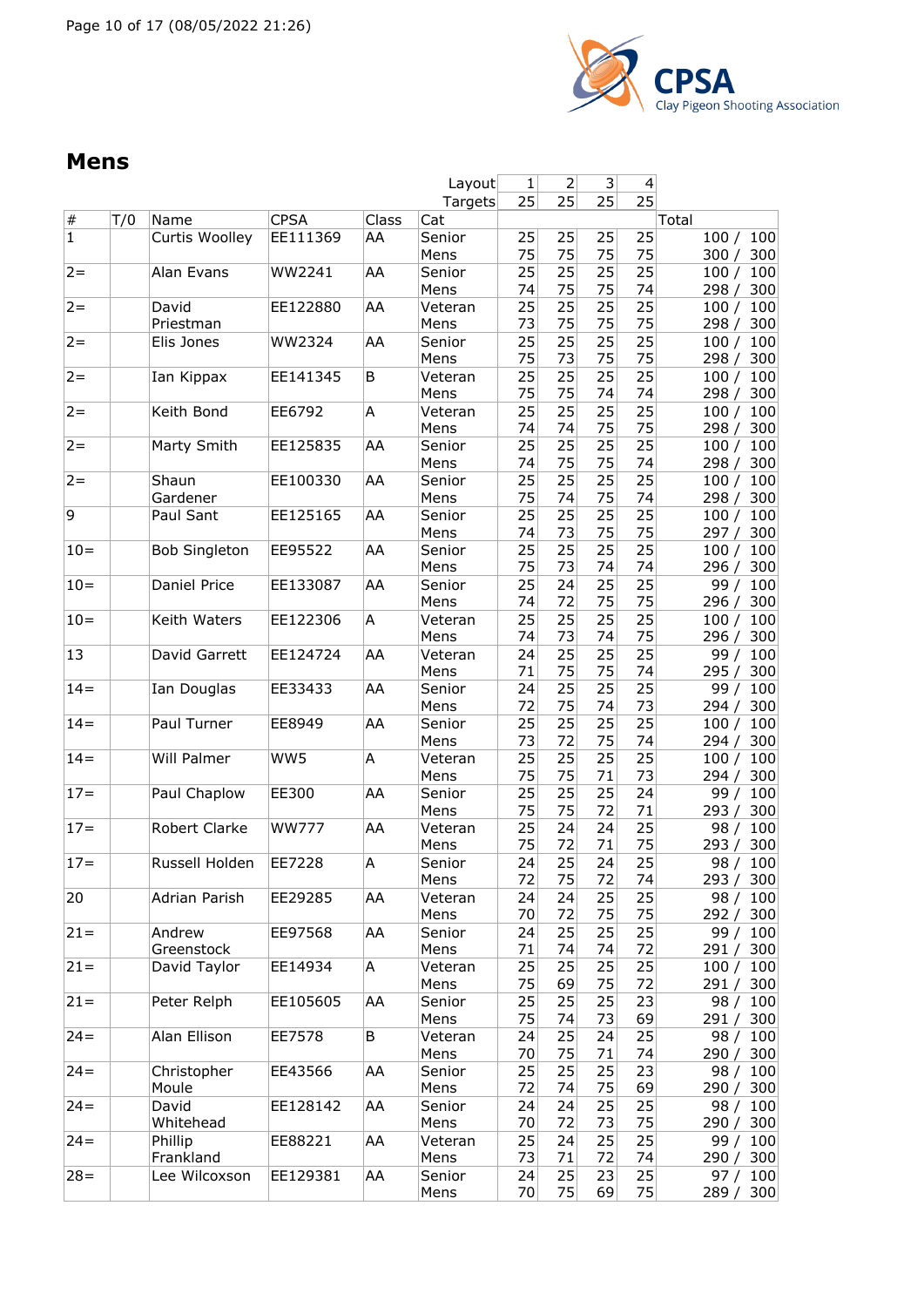

| $28 =$ | Tom Robinson            | EE90911  | AA | Senior<br>Mens   | 25<br>74 | 25<br>74 | 24<br>70 | 24<br>71 | 98 /<br>100<br>289/<br>300  |
|--------|-------------------------|----------|----|------------------|----------|----------|----------|----------|-----------------------------|
| $30 =$ | Michael Turner          | EE109672 | AA | Senior           | 25<br>75 | 25<br>74 | 24<br>72 | 23<br>67 | 97/<br>100                  |
| $30 =$ | Nigel Chapman           | EE64228  | AA | Mens<br>Senior   | 25       | 25       | 24       | 23       | 288/<br>300<br>100<br>97/   |
| $30 =$ | Russell Thomas          | WW1427   | B  | Mens<br>Veteran  | 74<br>25 | 74<br>25 | 71<br>25 | 69<br>24 | 288/<br>300<br>99 /<br>100  |
| 33     | John                    | EE127613 | A  | Mens<br>Veteran  | 73<br>23 | 70<br>25 | 74<br>25 | 71<br>24 | 288 /<br>300<br>97 /<br>100 |
|        | Titterington            |          |    | Mens             | 68       | 74       | 74       | 71       | 287 / 300                   |
| $34 =$ | Alan Davies             | WW1962   | B  | Veteran<br>Mens  | 25<br>74 | 23<br>68 | 25<br>75 | 23<br>69 | 96/<br>100<br>286/<br>300   |
| $34 =$ | Peter Richards          | EE120556 | A  | Senior<br>Mens   | 24<br>71 | 25<br>74 | 25<br>75 | 24<br>66 | 100<br>98 /<br>300<br>286/  |
| $34 =$ | Steven Dutton           | EE482    | A  | Senior<br>Mens   | 25<br>72 | 25<br>74 | 24<br>70 | 24<br>70 | 98 /<br>100<br>300<br>286 / |
| $37 =$ | Adrian Wragg            | EE105904 | AA | Veteran          | 25       | 25       | 23       | 25       | 98 /<br>100                 |
| $37 =$ | Peter Thomas            | EE65442  | Α  | Mens<br>Veteran  | 73<br>24 | 72<br>25 | 67<br>25 | 73<br>24 | 285/<br>300<br>98 /<br>100  |
|        |                         |          |    | Mens             | 70       | 69       | 74       | 72       | 285/<br>300                 |
| $39 =$ | John Barnett            | EE6247   | AA | Veteran          | 25       | 23       | 24       | 23       | 95/<br>100                  |
|        |                         |          |    | Mens             | 74       | 69       | 72       | 69       | 284/<br>300                 |
| $39 =$ | Lewis Holden            | EE129664 | AA | Senior           | 24       | 24       | 24       | 25       | 97/<br>100                  |
|        |                         |          |    | Mens             | 71       | 68       | 71       | 74       | 284 /<br>300                |
| $39 =$ | Peter Parker            | EE94407  | AA | Senior<br>Mens   | 23<br>68 | 23<br>69 | 24<br>72 | 25<br>75 | 95 /<br>100<br>300<br>284 / |
| 42     | Paul Meakin             | EE111393 | AA | Senior           | 23       | 22       | 25       | 25       | 95/<br>100                  |
|        |                         |          |    | Mens             | 68       | 66       | 75       | 74       | 283/<br>300                 |
| $43=$  | Garry Sayles            | EE119513 | Α  | Veteran          | 23       | 23       | 25       | 24       | 95/<br>100                  |
|        |                         |          |    | Mens             | 67       | 68       | 75       | 72       | 282/<br>300                 |
| $43=$  | Jack Ruane              | EE129118 | Α  | Senior           | 22       | 23       | 24       | 25       | 94 /<br>100                 |
| $43=$  | Jason Linnell           | EE128135 | AA | Mens<br>Senior   | 66<br>23 | 69<br>25 | 72<br>24 | 75<br>24 | 282 / 300                   |
|        |                         |          |    | Mens             | 68       | 71       | 71       | 72       | 96 /<br>100<br>300<br>282/  |
| $43=$  | Mike Hartley            | EE118693 | AA | Veteran          | 24       | 24       | 23       | 25       | 96/<br>100                  |
|        |                         |          |    | Mens             | 70       | 69       | 69       | 74       | 282/<br>300                 |
| $43=$  | Toby Hurstfield         | EE29411  | A  | <b>Colt Mens</b> | 24<br>69 | 24<br>71 | 23<br>67 | 25<br>75 | 100<br>96 /<br>282/<br>300  |
| $48 =$ | David Waring            | EE124591 | B  | Veteran<br>Mens  | 24<br>70 | 22<br>65 | 25<br>74 | 25<br>72 | 96 /<br>100<br>300<br>281 / |
| $48 =$ | John Stafford           | EE606    | A  | Senior           | 23       | 25       | 24       | 24       | 96 / 100                    |
|        |                         |          |    | Mens             | 68       | 73       | 70       | 70       | 281/<br>300                 |
| $48 =$ | Philip Jesson           | EE4524   | B  | Veteran          | 25       | 24       | 22       | 24       | 95/<br>100                  |
|        |                         |          |    | Mens             | 74       | 71       | 65       | 71       | 281/<br>300                 |
| 51     | Geoffrey Nutter         | EE88429  | A  | Veteran<br>Mens  | 24<br>70 | 23<br>67 | 25<br>73 | 24<br>70 | 96 /<br>100<br>300<br>280 / |
| $52 =$ | <b>Brian</b>            | EE130305 | A  | Veteran          | 23       | 23       | 25       | 24       | 95/<br>100                  |
|        | Whitehead               |          |    | Mens             | 67       | 68       | 73       | 71       | 279 /<br>300                |
| $52 =$ | Roy McGovern            | EE124989 | Α  | Veteran          | 24       | 24       | 24       | 24       | 96/<br>100                  |
| $52 =$ | Stephen                 | EE140869 | C  | Mens<br>Veteran  | 69<br>24 | 71<br>23 | 70<br>25 | 69<br>23 | 279 /<br>300<br>95/<br>100  |
|        | Scudder                 |          |    | Mens             | 70       | 69       | 72       | 68       | 300<br>279 /                |
| $55=$  | Adam Myers              | EE110081 | B  | Senior           | 24       | 23       | 24       | 23       | 100<br>94 /                 |
|        |                         |          |    | Mens             | 69       | 69       | 72       | 68       | 278 / 300                   |
| $55 =$ | Chris Bushell           | EE37684  | Α  | Veteran          | 25       | 25       | 24       | 24       | 98 /<br>100                 |
| $55 =$ | Richard Lewis           | WW2233   | A  | Mens<br>Veteran  | 71<br>22 | 64<br>23 | 72<br>24 | 71<br>25 | 300<br>278 /<br>100<br>94 / |
|        |                         |          |    | Mens             | 65       | 67       | 72       | 74       | 278/<br>300                 |
| $55 =$ | Stephen Fiddler EE84815 |          | A  | Veteran          | 25       | 23       | 24       | 22       | 94 /<br>100                 |
|        |                         |          |    | Mens             | 75       | 68       | 71       | 64       | 278 / 300                   |
| $59 =$ | Ashley Sage             | EE138139 | С  | Senior           | 22       | 23       | 24       | 25       | 94 / 100                    |
|        |                         |          |    | Mens             | 66       | 66       | 70       | 74       | 276 / 300                   |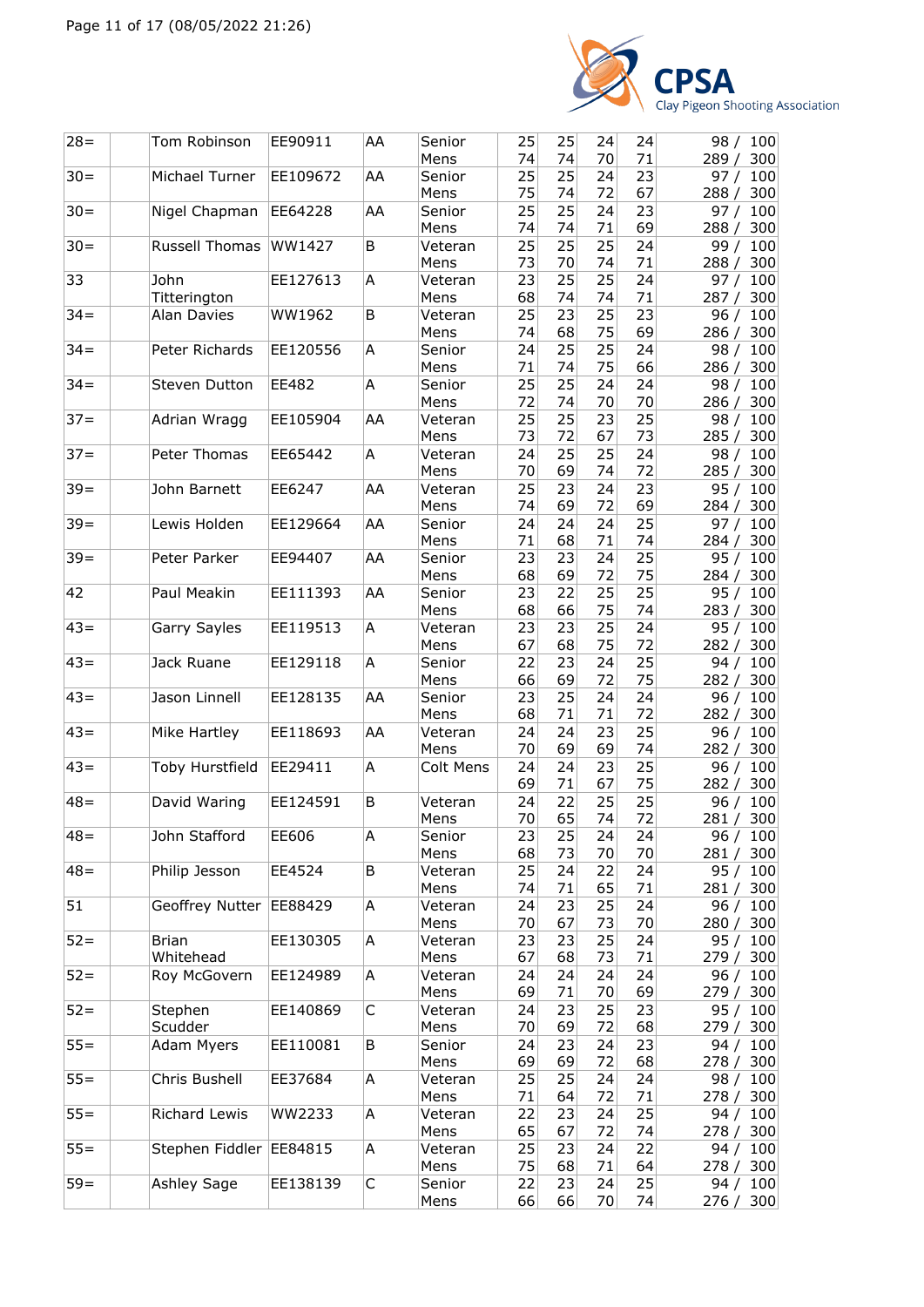

| $59 =$ | Erwin Peumans           | EE109228     | B*   | Senior<br>Mens  | 23<br>69 | 23<br>68 | 24<br>71 | 23<br>68 | 93 / 100<br>300<br>276/    |
|--------|-------------------------|--------------|------|-----------------|----------|----------|----------|----------|----------------------------|
| $59 =$ | Steven Smith            | EE145336     | C    | Senior<br>Mens  | 22<br>64 | 24<br>71 | 24<br>70 | 24<br>71 | 94/<br>100<br>276/<br>300  |
| 62     | Robert Jones            | WW2325       | B    | Senior          | 25       | 22       | 24       | 23       | 94/<br>100                 |
| $63=$  | Alan Hall               | EE103963     | Α    | Mens<br>Veteran | 72<br>23 | 65<br>24 | 69<br>21 | 69<br>25 | 275/<br>300<br>93/<br>100  |
| $63=$  | <b>Emrys Roberts</b>    | <b>WW280</b> | B    | Mens<br>Veteran | 69<br>22 | 72<br>25 | 60<br>24 | 73<br>23 | 274/<br>300<br>94 /<br>100 |
|        |                         |              |      | Mens            | 64       | 72       | 70       | 68       | 300<br>274 /               |
| $65=$  | John Sinclair           | SS1647       | C    | Veteran<br>Mens | 24<br>70 | 23<br>67 | 23<br>69 | 23<br>67 | 93/<br>100<br>273/<br>300  |
| $65=$  | John Tennison           | EE124363     | B    | Veteran<br>Mens | 24<br>70 | 24<br>70 | 22<br>65 | 23<br>68 | 93/<br>100<br>273/<br>300  |
| $65=$  | Roger Wright            | EE114659     | B    | Veteran<br>Mens | 25<br>69 | 24<br>69 | 22<br>65 | 24<br>70 | 95 /<br>100<br>273 / 300   |
| $65=$  | Shaun Goth              | EE134941     | B    | Senior<br>Mens  | 22<br>64 | 23<br>67 | 25<br>73 | 23<br>69 | 93/<br>100<br>273/<br>300  |
| $69=$  | Mr A Gardener           | EE7442       | B    | Veteran         | 22       | 24       | 23       | 23       | 92/<br>100                 |
|        |                         |              |      | Mens            | 66       | 72       | 68       | 66       | 272/<br>300                |
| $69=$  | Alan Williams           | EE42034      | C    | Veteran         | 25       | 23       | 23       | 23       | 94/<br>100                 |
| $69=$  | <b>Barry Goulding</b>   | EE98584      | Α    | Mens            | 74<br>22 | 66<br>22 | 65<br>25 | 67<br>23 | 272/<br>300<br>92/         |
|        |                         |              |      | Veteran<br>Mens | 65       | 66       | 73       | 68       | 100<br>272 / 300           |
| $69 =$ | <b>Bob Singleton</b>    | EE104392     | Α    | Veteran         | 24       | 22       | 23       | 23       | 92/<br>100                 |
|        |                         |              |      | Mens            | 71       | 65       | 68       | 68       | 272/<br>300                |
| $69=$  | Ian Farnworth           | EE45269      | Α    | Senior          | 22       | 25       | 22       | 23       | 92/<br>100                 |
| $69=$  |                         |              | B    | Mens            | 65<br>23 | 73<br>25 | 65<br>24 | 69<br>21 | 272/<br>300                |
|        | Paul Kelly              | EE135395     |      | Veteran<br>Mens | 68       | 72       | 72       | 60       | 93/<br>100<br>272 /<br>300 |
| $75 =$ | Angus                   | SS1746       | B    | Veteran         | 23       | 22       | 24       | 23       | 92 /<br>100                |
|        | MacDonald               |              |      | Mens            | 68       | 63       | 72       | 68       | 300<br>271 /               |
| $75 =$ | Roger Faulkner          | WW1759       | Α    | Veteran<br>Mens | 24<br>69 | 22<br>64 | 23<br>69 | 24<br>69 | 93/<br>100<br>300<br>271/  |
| 77     | Bernard                 | EE129755     | А    | Senior          | 22       | 22       | 25       | 24       | 93/<br>100                 |
|        | Hutchinson              |              |      | Mens            | 65       | 65       | 71       | 69       | 270/<br>300                |
| $78 =$ | Joshua Smith            | EE144759     | C    | Junior          | 23       | 21       | 22       | 24       | 100<br>90/                 |
|        |                         | EE86078      |      | Mens            | 69       | 62       | 66       | 72       | 269/<br>300                |
| $78 =$ | Rob Olden               |              | Α    | Veteran<br>Mens | 23<br>67 | 23<br>68 | 22<br>65 | 23<br>69 | 100<br>91 /<br>269/<br>300 |
| 80     | James Eastbury EE146219 |              | $B*$ | Senior          | 23       | 23       | 23       | 23       | 92 / 100                   |
|        |                         |              |      | Mens            | 66       | 67       | 66       | 69       | 268/<br>300                |
| $81 =$ | Mr TN Forster           | EE61072      | B    | Veteran         | 25       | 24       | 23       | 22       | 94/<br>100                 |
|        |                         |              |      | Mens            | 69       | 68       | 67       | 63       | 267 / 300                  |
| $81 =$ | John Kingston           | EE106003     | B    | Veteran<br>Mens | 21<br>62 | 23<br>69 | 23<br>68 | 23<br>68 | 90/<br>100<br>267 /<br>300 |
| $81 =$ | Kenneth                 | EE139223     | С    | Senior          | 24       | 23       | 24       | 23       | 94 / 100                   |
|        | Hudson                  |              |      | Mens            | 71       | 66       | 65       | 65       | 300<br>267 /               |
| $84 =$ | Dudley Coward           | EE3078       | Α    | Veteran         | 23       | 22       | 23       | 23       | 91/<br>100                 |
|        |                         |              |      | Mens            | 65       | 65       | 69       | 67       | 266/<br>300                |
| $84 =$ | Paul Harrison           | EE106360     | B    | Senior<br>Mens  | 22<br>66 | 22<br>66 | 22<br>66 | 24<br>68 | 100<br>90/<br>266 / 300    |
| 86     | David                   | EE112080     | В    | Senior          | 21       | 23       | 23       | 24       | 91 / 100                   |
|        | Stanbrook               |              |      | Mens            | 60       | 66       | 67       | 70       | 263 / 300                  |
| $87 =$ | Ian Turtle              | EE121681     | С    | Senior          | 21       | 24       | 22       | 21       | 88 / 100                   |
| $87 =$ | S Vella                 | EE66462      | В    | Mens<br>Veteran | 62<br>21 | 70<br>23 | 65<br>22 | 61<br>22 | 258 /<br>300<br>88/<br>100 |
|        |                         |              |      | Mens            | 61       | 67       | 64       | 66       | 258 / 300                  |
| $87 =$ | <b>Stuart Burgess</b>   | EE119150     | Α    | Veteran         | 24       | 23       | 22       | 24       | 93/<br>100                 |
|        |                         |              |      | Mens            | 70       | 64       | 62       | 62       | 258 /<br>300               |
| 90     | Stephen Clark           | EE139807     | B    | Veteran<br>Mens | 22<br>65 | 23<br>64 | 21<br>61 | 23<br>67 | 89 / 100<br>257 / 300      |
|        |                         |              |      |                 |          |          |          |          |                            |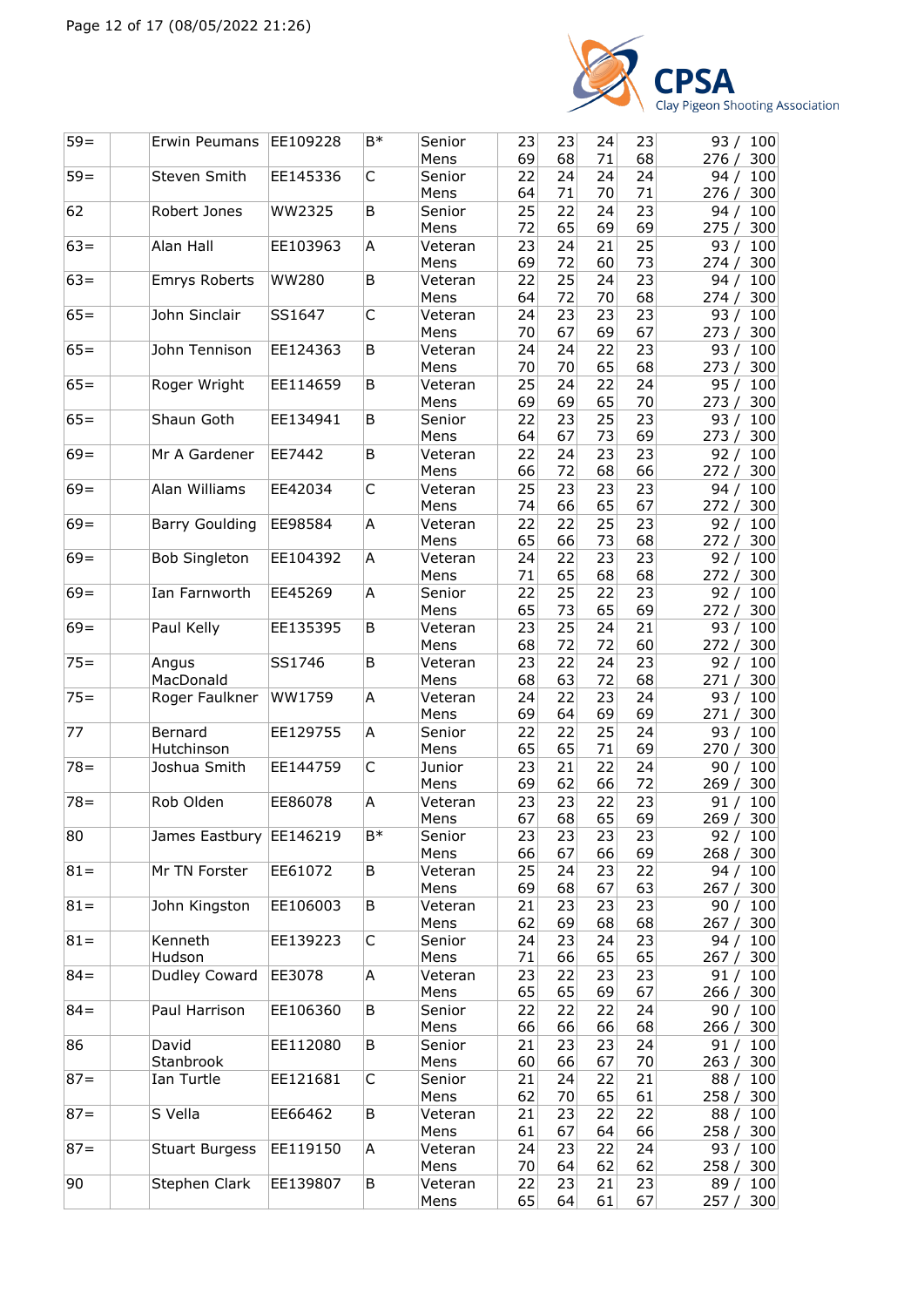

| 91     | John Owen      | EE136022 | C  | Veteran   | 23 | 21 | 25 | 23 | 100<br>92/   |
|--------|----------------|----------|----|-----------|----|----|----|----|--------------|
|        |                |          |    | Mens      | 65 | 57 | 68 | 65 | 300<br>255   |
| 92     | Craig          | EE115567 | AA | Senior    | 22 | 23 | 21 | 22 | 88<br>100    |
|        | Bebbington     |          |    | Mens      | 63 | 68 | 59 | 63 | 300<br>253 / |
| $93 =$ | Jessica Thomas | EE144663 | C  | Colt Mens | 23 | 22 | 24 | 19 | 100<br>88/   |
|        |                |          |    |           | 63 | 65 | 71 | 53 | 300<br>252/  |
| $93 =$ | Keith Jones    | EE133261 | C  | Veteran   | 24 | 23 | 18 | 22 | 100<br>87    |
|        |                |          |    | Mens      | 70 | 66 | 53 | 63 | 300<br>252   |
| 95     | Geoffrey Dean  | EE145226 | C  | Veteran   | 21 | 22 | 24 | 19 | 100<br>86/   |
|        |                |          |    | Mens      | 61 | 63 | 71 | 56 | 300<br>251 / |
| 96     | David Smith    | EE136795 | B  | Senior    | 21 | 22 | 23 | 21 | 100<br>87/   |
|        |                |          |    | Mens      | 58 | 65 | 67 | 60 | 300<br>250 / |
| 97     | William        | EE111573 | C  | Veteran   | 21 | 21 | 21 | 22 | 100<br>85/   |
|        | Jenkinson      |          |    | Mens      | 59 | 62 | 62 | 64 | 300<br>247   |
| 98     | Chris Holden   | EE135113 | C  | Veteran   | 22 | 21 | 24 | 20 | 100<br>87/   |
|        |                |          |    | Mens      | 63 | 60 | 65 | 58 | 300<br>246 / |
| 99     | Robin Dennis   | EE141184 | C  | Veteran   | 20 | 23 | 16 | 18 | 100<br>77    |
|        |                |          |    | Mens      | 59 | 66 | 45 | 54 | 300<br>224/  |
| 100    | Neil Passey    | EE143173 | C  | Veteran   | 19 | 17 | 18 | 17 | 100<br>71 /  |
|        |                |          |    | Mens      | 55 | 51 | 52 | 46 | 300<br>، 204 |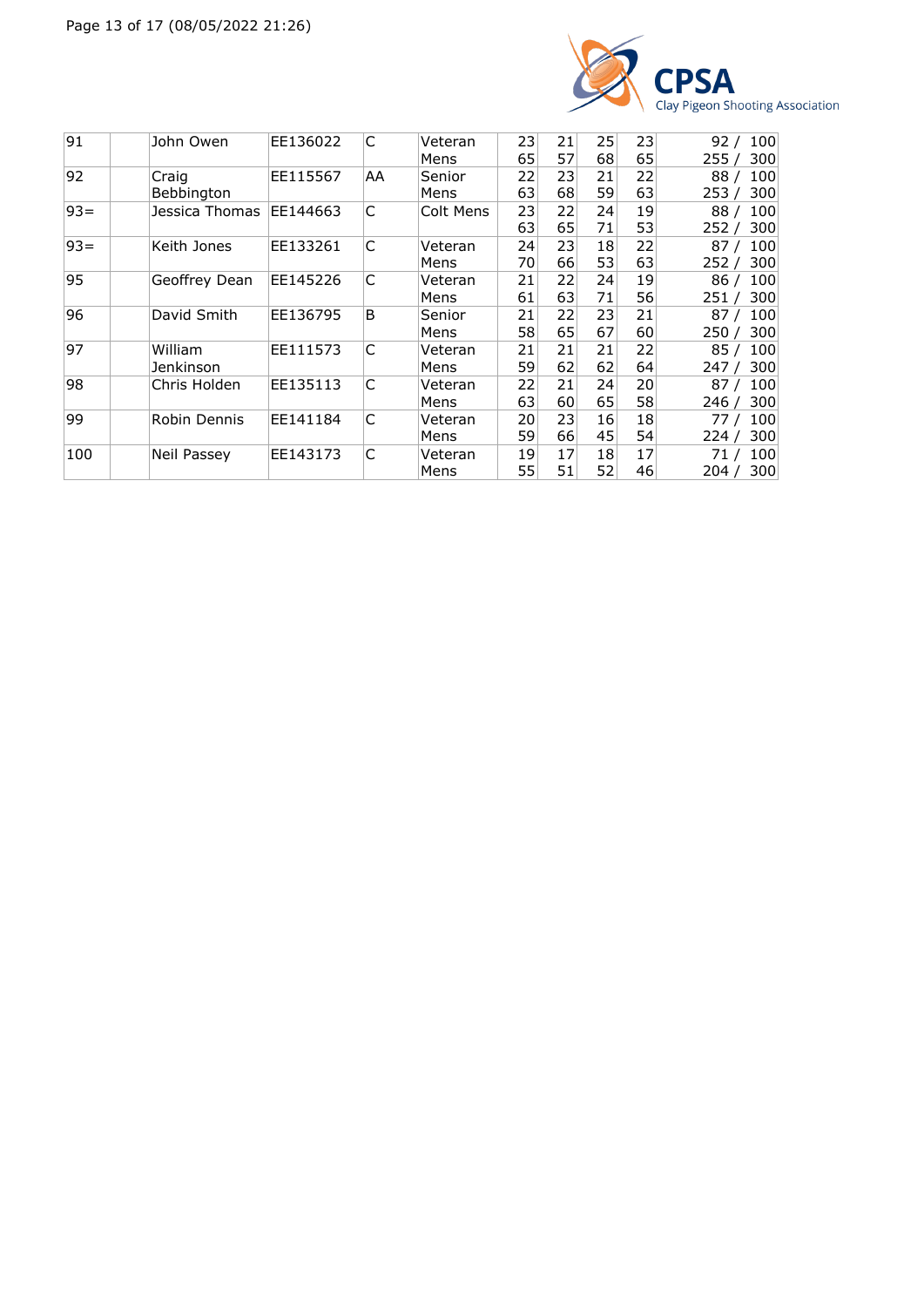

## **Senior**

|                |     |                      |             |       | Layout  | 1  | $\overline{2}$  | 3 <sup>2</sup>  | 4               |               |
|----------------|-----|----------------------|-------------|-------|---------|----|-----------------|-----------------|-----------------|---------------|
|                |     |                      |             |       | Targets | 25 | 25              | 25              | $\overline{25}$ |               |
| $\#$           | T/0 | Name                 | <b>CPSA</b> | Class | Cat     |    |                 |                 |                 | Total         |
| $\overline{1}$ |     | Curtis Woolley       | EE111369    | AA    | Senior  | 25 | 25              | 25              | 25              | 100<br>100/   |
|                |     |                      |             |       | Mens    | 75 | 75              | 75              | 75              | 300 / 300     |
| $2 =$          |     | Alan Evans           | WW2241      | AA    | Senior  | 25 | 25              | 25              | 25              | 100 / 100     |
|                |     |                      |             |       | Mens    | 74 | 75              | 75              | 74              | 298 / 300     |
|                |     |                      |             |       |         |    |                 |                 |                 |               |
| $2 =$          |     | Elis Jones           | WW2324      | AA    | Senior  | 25 | 25              | 25              | 25              | 100<br>100/   |
|                |     |                      |             |       | Mens    | 75 | 73              | 75              | 75              | 298/<br>300   |
| $2 =$          |     | Marty Smith          | EE125835    | AA    | Senior  | 25 | 25              | 25              | 25              | 100/<br>100   |
|                |     |                      |             |       | Mens    | 74 | 75              | 75              | 74              | 298 / 300     |
| $2 =$          |     | Shaun                | EE100330    | AA    | Senior  | 25 | 25              | 25              | 25              | 100 / 100     |
|                |     | Gardener             |             |       | Mens    | 75 | 74              | 75              | 74              | 298 / 300     |
| 6              |     | Paul Sant            | EE125165    | AA    | Senior  | 25 | 25              | 25              | 25              | 100 / 100     |
|                |     |                      |             |       | Mens    | 74 | 73              | 75              | 75              | 297 / 300     |
| $7 =$          |     |                      | EE95522     | AA    |         | 25 | 25              | $\overline{25}$ | 25              | 100 / 100     |
|                |     | <b>Bob Singleton</b> |             |       | Senior  |    |                 |                 |                 |               |
|                |     |                      |             |       | Mens    | 75 | 73              | 74              | 74              | 296 / 300     |
| $7 =$          |     | Daniel Price         | EE133087    | AA    | Senior  | 25 | 24              | 25              | 25              | 99/<br>100    |
|                |     |                      |             |       | Mens    | 74 | 72              | 75              | 75              | 296 / 300     |
| $9=$           |     | Ian Douglas          | EE33433     | AA    | Senior  | 24 | 25              | 25              | 25              | 99 / 100      |
|                |     |                      |             |       | Mens    | 72 | 75              | 74              | 73              | 294 / 300     |
| $9=$           |     | Paul Turner          | EE8949      | AA    | Senior  | 25 | 25              | 25              | 25              | 100 / 100     |
|                |     |                      |             |       | Mens    | 73 | 72              | 75              | 74              | 294/<br>300   |
|                |     | Paul Chaplow         | EE300       |       |         | 25 | $\overline{25}$ | $\overline{25}$ | 24              |               |
| $11 =$         |     |                      |             | AA    | Senior  |    |                 |                 |                 | 99/<br>100    |
|                |     |                      |             |       | Mens    | 75 | 75              | 72              | 71              | 293 / 300     |
| $11 =$         |     | Russell Holden       | EE7228      | A     | Senior  | 24 | 25              | 24              | 25              | 98 / 100      |
|                |     |                      |             |       | Mens    | 72 | 75              | 72              | 74              | 293 / 300     |
| $13=$          |     | Andrew               | EE97568     | AA    | Senior  | 24 | 25              | 25              | 25              | 99 / 100      |
|                |     | Greenstock           |             |       | Mens    | 71 | 74              | 74              | 72              | 291 / 300     |
| $13 =$         |     | Peter Relph          | EE105605    | AA    | Senior  | 25 | 25              | 25              | $\overline{23}$ | 100<br>98/    |
|                |     |                      |             |       | Mens    | 75 | 74              | 73              | 69              | 291/<br>300   |
|                |     |                      |             |       |         |    | $\overline{25}$ | $\overline{25}$ |                 |               |
| $15 =$         |     | Christopher          | EE43566     | AA    | Senior  | 25 |                 |                 | 23              | 98/<br>100    |
|                |     | Moule                |             |       | Mens    | 72 | 74              | 75              | 69              | 290 / 300     |
| $15 =$         |     | David                | EE128142    | AA    | Senior  | 24 | 24              | 25              | 25              | 98 / 100      |
|                |     | Whitehead            |             |       | Mens    | 70 | 72              | 73              | 75              | 290 / 300     |
| $17 =$         |     | Lee Wilcoxson        | EE129381    | AA    | Senior  | 24 | 25              | 23              | 25              | 97 $/$<br>100 |
|                |     |                      |             |       | Mens    | 70 | 75              | 69              | 75              | 289/<br>300   |
| $17 =$         |     | Tom Robinson         | EE90911     | AA    | Senior  | 25 | 25              | 24              | 24              | 98/<br>100    |
|                |     |                      |             |       | Mens    | 74 | 74              | 70              | 71              | 289/<br>300   |
|                |     |                      |             |       |         | 23 | 25              | 25              | 25              |               |
| $19=$          |     | Emma Holden          | EE7226      | AA    | Senior  |    |                 |                 |                 | 98 / 100      |
|                |     |                      |             |       | Ladies  | 68 | 73              | 74              | 73              | 288 / 300     |
| $19 =$         |     | Michael Turner       | EE109672    | AA    | Senior  | 25 | 25              | 24              | 23              | 97 / 100      |
|                |     |                      |             |       | Mens    | 75 | 74              | 72              | 67              | 288 / 300     |
| $19 =$         |     | Nigel Chapman        | EE64228     | AA    | Senior  | 25 | 25              | 24              | 23              | 97 / 100      |
|                |     |                      |             |       | Mens    | 74 | 74              | 71              | 69              | 288/<br>300   |
| $22 =$         |     | Peter Richards       | EE120556    | A     | Senior  | 24 | 25              | 25              | 24              | 98 / 100      |
|                |     |                      |             |       | Mens    | 71 | 74              | 75              | 66              | 286 / 300     |
| $22 =$         |     |                      |             | A     |         |    |                 |                 |                 |               |
|                |     | Steven Dutton        | EE482       |       | Senior  | 25 | 25              | 24              | 24              | 98 / 100      |
|                |     |                      |             |       | Mens    | 72 | 74              | 70              | 70              | 286 / 300     |
| $24 =$         |     | Lewis Holden         | EE129664    | AA    | Senior  | 24 | 24              | 24              | 25              | 97 / 100      |
|                |     |                      |             |       | Mens    | 71 | 68              | 71              | 74              | 284 / 300     |
| $24 =$         |     | Peter Parker         | EE94407     | AA    | Senior  | 23 | 23              | 24              | 25              | 95 / 100      |
|                |     |                      |             |       | Mens    | 68 | 69              | 72              | 75              | 284/<br>300   |
| 26             |     | Paul Meakin          | EE111393    | AA    | Senior  | 23 | 22              | 25              | 25              | 95 / 100      |
|                |     |                      |             |       | Mens    | 68 | 66              | 75              | 74              | 283 / 300     |
| $27 =$         |     | Jack Ruane           | EE129118    | A     |         | 22 | 23              | 24              | 25              |               |
|                |     |                      |             |       | Senior  |    |                 |                 |                 | 94 / 100      |
|                |     |                      |             |       | Mens    | 66 | 69              | 72              | 75              | 282 / 300     |
| $27 =$         |     | Jason Linnell        | EE128135    | AA    | Senior  | 23 | 25              | 24              | 24              | 96 / 100      |
|                |     |                      |             |       | Mens    | 68 | 71              | 71              | 72              | 282 / 300     |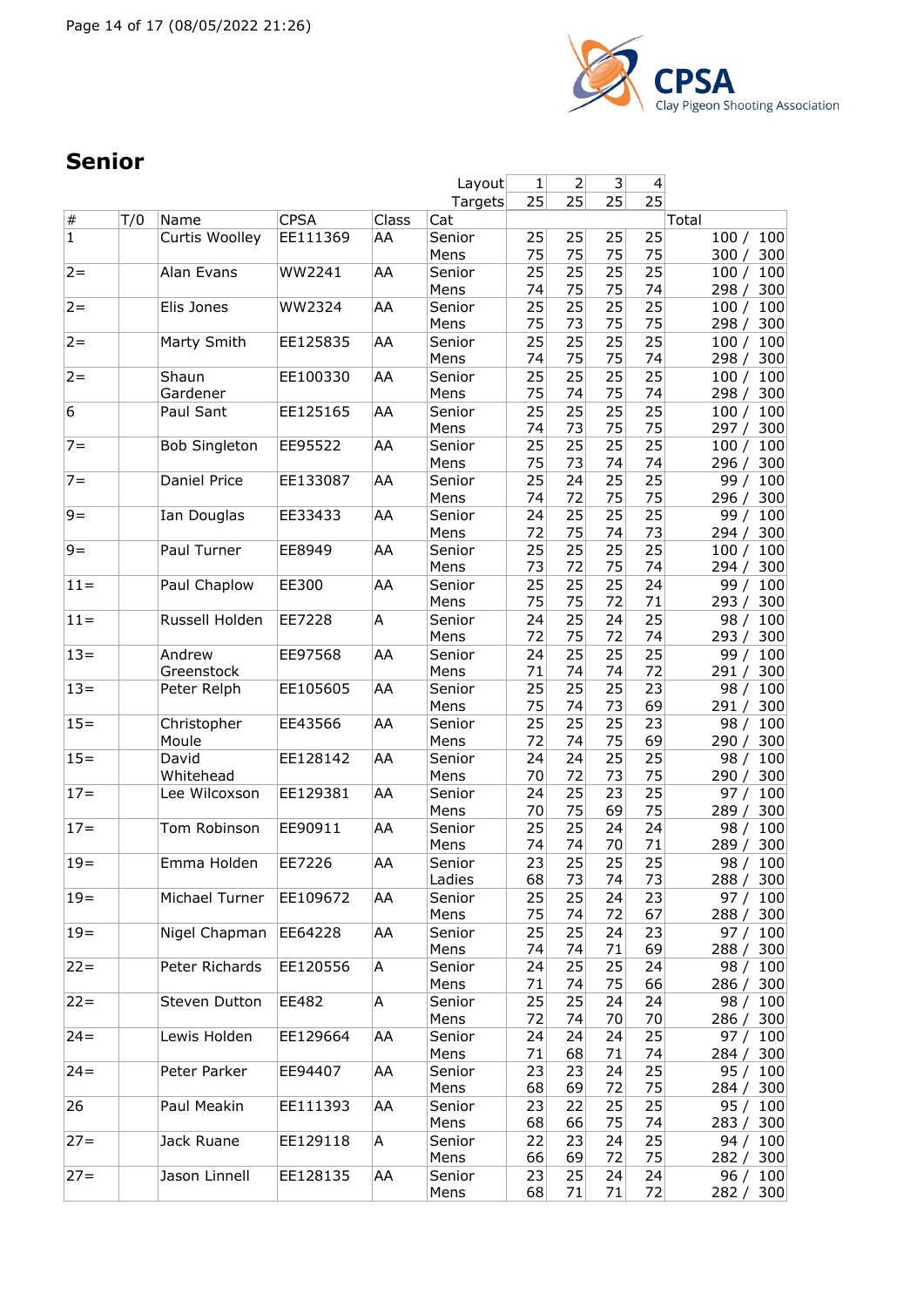

| 29     | John Stafford            | EE606    | Α                       | Senior | 23       | 25 | 24              | 24              | 96 / 100     |
|--------|--------------------------|----------|-------------------------|--------|----------|----|-----------------|-----------------|--------------|
|        |                          |          |                         | Mens   | 68       | 73 | 70              | 70              | 300<br>281/  |
| 30     | Adam Myers               | EE110081 | B                       | Senior | 24       | 23 | 24              | 23              | 94/<br>100   |
|        |                          |          |                         | Mens   | 69       | 69 | 72              | 68              | 278/<br>300  |
| $31 =$ | Ashley Sage              | EE138139 | C                       | Senior | 22       | 23 | 24              | $\overline{25}$ | 100<br>94/   |
|        |                          |          |                         | Mens   | 66       | 66 | 70              | 74              | 276/<br>300  |
| $31 =$ | Erwin Peumans            | EE109228 | B*                      | Senior | 23       | 23 | 24              | $\overline{23}$ | 93/<br>100   |
|        |                          |          |                         | Mens   | 69       | 68 | 71              | 68              | 276/<br>300  |
| $31 =$ | Steven Smith             | EE145336 | C                       | Senior | 22       | 24 | 24              | 24              | 94 / 100     |
|        |                          |          |                         | Mens   | 64       | 71 | 70              | 71              | 276/<br>300  |
| 34     | Robert Jones             | WW2325   | B                       | Senior | 25       | 22 | 24              | $\overline{23}$ | 94/<br>100   |
|        |                          |          |                         | Mens   | 72       | 65 | 69              | 69              | 275 / 300    |
| $35 =$ | Jeannette                | EE110724 | B                       | Senior | 22       | 25 | 23              | 24              | 94/<br>100   |
|        | <b>Bushell</b>           |          |                         | Ladies | 64       | 73 | 64              | 72              | 273/<br>300  |
| $35 =$ | Shaun Goth               | EE134941 | B                       | Senior | 22       | 23 | 25              | 23              | 93/<br>100   |
|        |                          |          |                         | Mens   | 64       | 67 | 73              | 69              | 273/<br>300  |
| 37     | Ian Farnworth            | EE45269  | Α                       | Senior | 22       | 25 | 22              | 23              | 92/<br>100   |
|        |                          |          |                         | Mens   | 65       | 73 | 65              | 69              | 272/<br>300  |
| 38     | Bernard                  | EE129755 | A                       | Senior | 22       | 22 | 25              | 24              | 93/<br>100   |
|        | Hutchinson               |          |                         | Mens   | 65       | 65 | 71              | 69              | 270 / 300    |
| 39     | James Eastbury EE146219  |          | $\overline{B*}$         | Senior | 23       | 23 | 23              | 23              | 92/<br>100   |
|        |                          |          |                         | Mens   | 66       | 67 | 66              | 69              | 268/<br>300  |
| 40     | Kenneth                  | EE139223 | C                       | Senior | 24       | 23 | 24              | 23              | 100<br>94 /  |
|        | Hudson                   |          |                         | Mens   |          | 66 | 65              | 65              | 267/<br>300  |
| 41     | Paul Harrison            |          | B                       |        | 71<br>22 | 22 | 22              | 24              |              |
|        |                          | EE106360 |                         | Senior |          |    | 66              | 68              | 100<br>90/   |
|        |                          |          |                         | Mens   | 66       | 66 |                 |                 | 300<br>266/  |
| $42 =$ | David                    | EE112080 | $\overline{B}$          | Senior | 21       | 23 | 23              | 24              | 91 / 100     |
|        | Stanbrook                |          |                         | Mens   | 60       | 66 | 67              | 70              | 263/<br>300  |
| $42 =$ | Emma Percival            | EE133374 | $\overline{\mathsf{C}}$ | Senior | 21       | 24 | 23              | 23              | 100<br>91/   |
|        |                          |          |                         | Ladies | 61       | 69 | 67              | 66              | 263 / 300    |
| 44     | Jane                     | EE105606 | B                       | Senior | 23       | 25 | 20              | 21              | 100<br>89/   |
|        | Hitchmough               |          |                         | Ladies | 67       | 72 | 59              | 61              | 259/<br>300  |
| $45=$  | Ian Turtle               | EE121681 | $\overline{C}$          | Senior | 21       | 24 | 22              | $\overline{21}$ | 88 /<br>100  |
|        |                          |          |                         | Mens   | 62       | 70 | 65              | 61              | 258/<br>300  |
| $45 =$ | Sarah Milroy             | EE132049 | B                       | Senior | 22       | 23 | 23              | 23              | 91/<br>100   |
|        |                          |          |                         | Ladies | 59       | 64 | 67              | 68              | 258/<br>300  |
| 47     | Craig                    | EE115567 | AA                      | Senior | 22       | 23 | 21              | 22              | 88/<br>100   |
|        | Bebbington               |          |                         | Mens   | 63       | 68 | 59              | 63              | 253 / 300    |
| 48     | David Smith              | EE136795 | B                       | Senior | 21       | 22 | 23              | 21              | 100<br>87/   |
|        |                          |          |                         | Mens   | 58       | 65 | 67              | 60              | 250 / 300    |
| 49     | Julie Burton             | EE119151 | A                       | Senior | 21       | 22 | 21              | 21              | 85/<br>100   |
|        |                          |          |                         | Ladies | 62       | 63 | 62              | 62              | 249 /<br>300 |
| 50     | Amanda Staffer WW2857    |          | C                       | Senior | 20       | 16 | 25              | $\overline{23}$ | 84/<br>100   |
|        |                          |          |                         | Ladies | 60       | 47 | 71              | 68              | 246/<br>300  |
| 51     | Kellie Anderson EE143363 |          | $\overline{C}$          | Senior | 20       | 16 | $\overline{20}$ | $\overline{21}$ | 77 / 100     |
|        |                          |          |                         | Ladies | 60       | 45 | 58              | 60              | 223/<br>300  |
|        |                          |          |                         |        |          |    |                 |                 |              |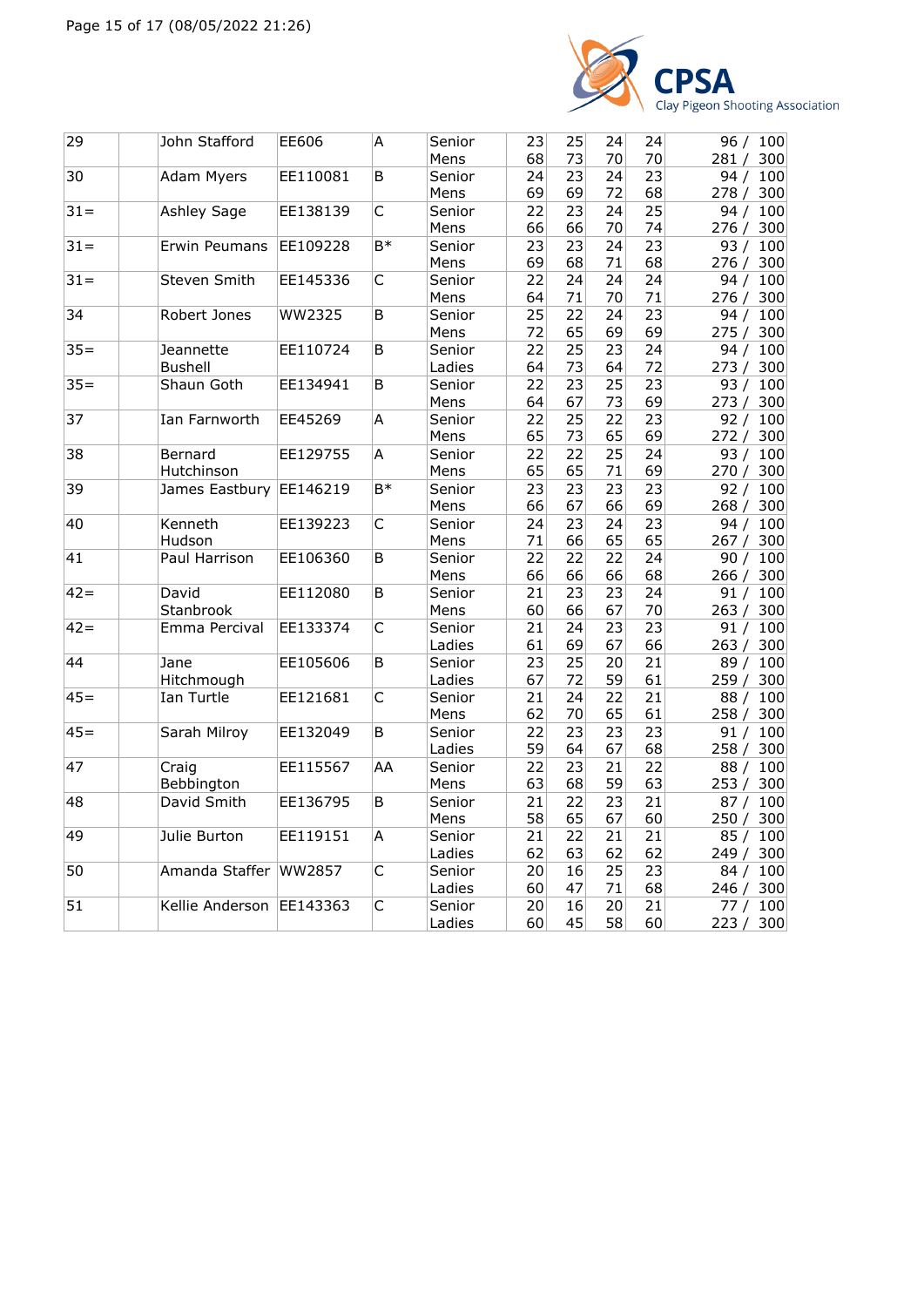

#### **Veteran**

|                         |     |                           |                         |             | Layout            | 1        | 2        | 3                     | 4                     |                                      |
|-------------------------|-----|---------------------------|-------------------------|-------------|-------------------|----------|----------|-----------------------|-----------------------|--------------------------------------|
|                         |     |                           |                         |             | Targets           | 25       | 25       | 25                    | $\overline{25}$       |                                      |
| $\#$<br>$1 =$           | T/0 | Name<br>David             | <b>CPSA</b><br>EE122880 | Class<br>AA | Cat<br>Veteran    | 25       | 25       | 25                    | 25                    | Total<br>100/<br>100                 |
|                         |     | Priestman                 |                         |             | Mens              | 73       | 75       | 75                    | 75                    | 298/<br>300                          |
| $1 =$                   |     | Ian Kippax                | EE141345                | B           | Veteran<br>Mens   | 25<br>75 | 25<br>75 | 25<br>74              | $\overline{25}$<br>74 | 100<br>100/<br>298/<br>300           |
| $1 =$                   |     | Keith Bond                | EE6792                  | A           | Veteran<br>Mens   | 25<br>74 | 25<br>74 | $\overline{25}$<br>75 | 25<br>75              | 100/<br>100<br>300<br>298/           |
| $\overline{\mathbf{4}}$ |     | Keith Waters              | EE122306                | A           | Veteran<br>Mens   | 25<br>74 | 25<br>73 | 25<br>74              | 25<br>75              | 100/<br>100<br>296/<br>300           |
| 5                       |     | David Garrett             | EE124724                | AA          | Veteran<br>Mens   | 24<br>71 | 25<br>75 | 25<br>75              | $\overline{25}$<br>74 | 99 / 100<br>295 / 300                |
| 6                       |     | Will Palmer               | WW5                     | A           | Veteran<br>Mens   | 25<br>75 | 25<br>75 | 25<br>71              | 25<br>73              | 100<br>100/<br>300<br>294/           |
| 7                       |     | Robert Clarke             | <b>WW777</b>            | AA          | Veteran<br>Mens   | 25<br>75 | 24<br>72 | 24<br>71              | 25<br>75              | 98/<br>100<br>300<br>293/            |
| 8                       |     | Adrian Parish             | EE29285                 | AA          | Veteran           | 24<br>70 | 24<br>72 | 25<br>75              | 25<br>75              | 98/<br>100<br>292 / 300              |
| 9                       |     | David Taylor              | EE14934                 | Α           | Mens<br>Veteran   | 25       | 25       | 25                    | 25                    | 100/<br>100                          |
| $10=$                   |     | Alan Ellison              | EE7578                  | B           | Mens<br>Veteran   | 75<br>24 | 69<br>25 | 75<br>24              | 72<br>25              | 300<br>291/<br>100<br>98/            |
| $10 =$                  |     | Phillip                   | EE88221                 | AA          | Mens<br>Veteran   | 70<br>25 | 75<br>24 | 71<br>25              | 74<br>25              | 290/<br>300<br>99/<br>100            |
|                         |     | Frankland                 |                         |             | Mens              | 73       | 71       | 72                    | 74                    | 300<br>290/                          |
| 12                      |     | <b>Russell Thomas</b>     | WW1427                  | B           | Veteran<br>Mens   | 25<br>73 | 25<br>70 | 25<br>74              | 24<br>71              | 99/<br>100<br>288 / 300              |
| $13 =$                  |     | Caroline<br>Stanbrook     | EE112079                | A           | Veteran<br>Ladies | 24<br>71 | 24<br>72 | 25<br>72              | 24<br>72              | 100<br>97/<br>287/<br>300            |
| $13=$                   |     | John<br>Titterington      | EE127613                | Α           | Veteran<br>Mens   | 23<br>68 | 25<br>74 | $\overline{25}$<br>74 | 24<br>71              | 100<br>97/<br>300<br>287/            |
| 15                      |     | Alan Davies               | WW1962                  | B           | Veteran<br>Mens   | 25<br>74 | 23<br>68 | 25<br>75              | 23<br>69              | 96/<br>100<br>286/<br>300            |
| $16=$                   |     | Adrian Wragg              | EE105904                | AA          | Veteran<br>Mens   | 25<br>73 | 25<br>72 | 23<br>67              | 25<br>73              | 98/<br>100<br>300<br>285/            |
| $16=$                   |     | Peter Thomas              | EE65442                 | А           | Veteran<br>Mens   | 24<br>70 | 25<br>69 | 25<br>74              | 24<br>72              | 100<br>98/<br>300<br>285/            |
| 18                      |     | John Barnett              | EE6247                  | AA          | Veteran<br>Mens   | 25<br>74 | 23<br>69 | 24<br>72              | 23<br>69              | 100<br>95/<br>284 / 300              |
| $19 =$                  |     | Garry Sayles              | EE119513                | А           | Veteran<br>Mens   | 23<br>67 | 23<br>68 | 25<br>75              | 24<br>72              | 95 / 100<br>282 / 300                |
| $19 =$                  |     | Mike Hartley              | EE118693                | AA          | Veteran<br>Mens   | 24<br>70 | 24<br>69 | 23<br>69              | 25<br>74              | 96 / 100<br>282 / 300                |
| $21 =$                  |     | David Waring              | EE124591                | B           | Veteran<br>Mens   | 24<br>70 | 22<br>65 | 25<br>74              | 25<br>72              | 96 / 100<br>281/<br>300              |
| $21 =$                  |     | Philip Jesson             | EE4524                  | Β           | Veteran<br>Mens   | 25<br>74 | 24<br>71 | 22<br>65              | 24<br>71              | 95 / 100<br>281 / 300                |
| 23                      |     | Geoffrey Nutter           | EE88429                 | A           | Veteran<br>Mens   | 24<br>70 | 23<br>67 | 25<br>73              | 24<br>70              | 96 / 100                             |
| $24 =$                  |     | <b>Brian</b><br>Whitehead | EE130305                | A           | Veteran           | 23<br>67 | 23<br>68 | 25<br>73              | 24<br>71              | 280 / 300<br>95 / 100<br>279/<br>300 |
| $24 =$                  |     | Roy McGovern              | EE124989                | A           | Mens<br>Veteran   | 24       | 24       | 24<br>70              | 24                    | 96 / 100                             |
| $24 =$                  |     | Stephen                   | EE140869                | C           | Mens<br>Veteran   | 69<br>24 | 71<br>23 | 25                    | 69<br>23              | 279 / 300<br>95/<br>100              |
| $27 =$                  |     | Scudder<br>Chris Bushell  | EE37684                 | Α           | Mens<br>Veteran   | 70<br>25 | 69<br>25 | 72<br>24              | 68<br>24              | 279 / 300<br>98 / 100                |
| $27 =$                  |     | Richard Lewis             | WW2233                  | A           | Mens<br>Veteran   | 71<br>22 | 64<br>23 | 72<br>24              | 71<br>25              | 278 / 300<br>94 / 100                |
|                         |     |                           |                         |             | Mens              | 65       | 67       | 72                    | 74                    | 278/<br>300                          |